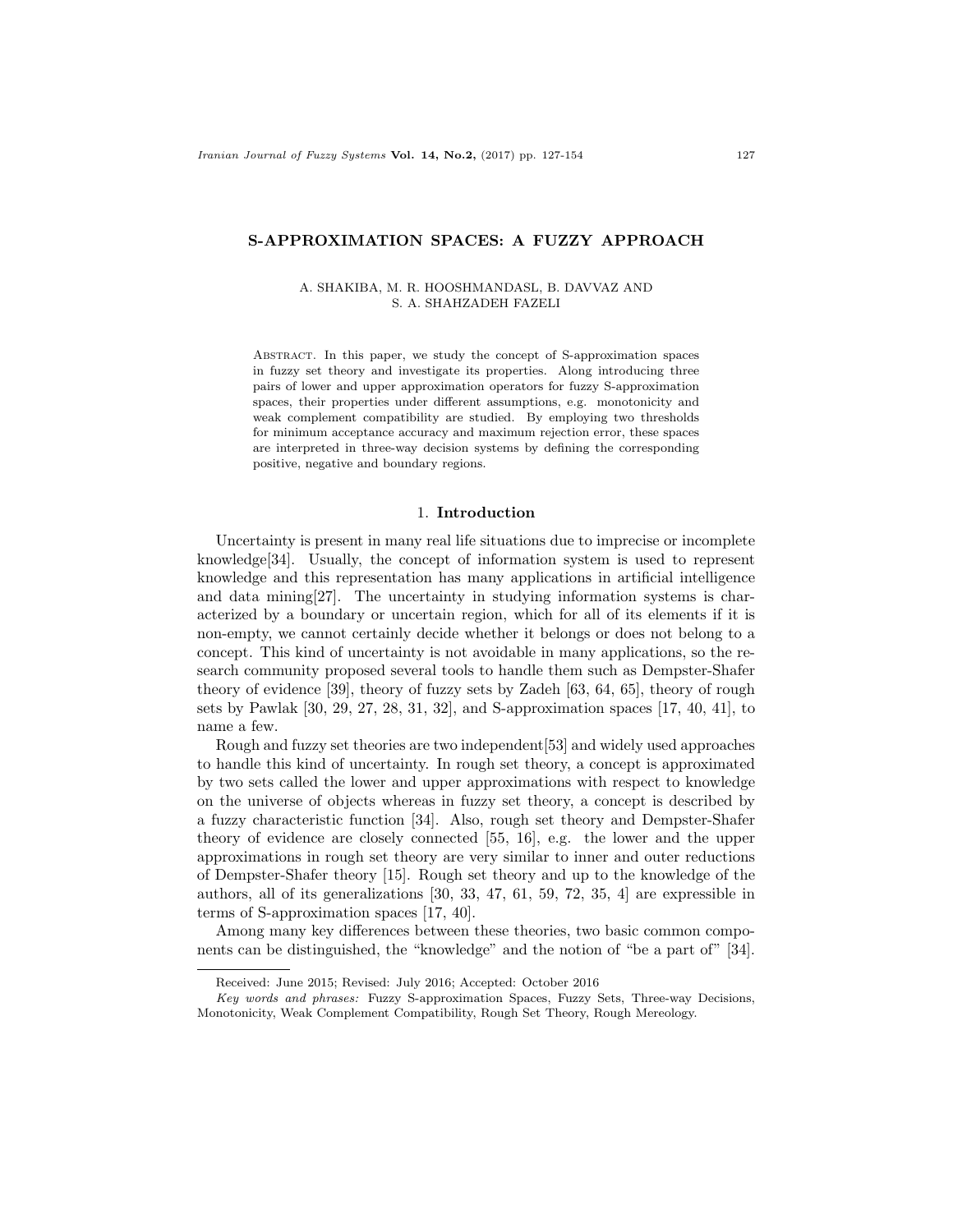Knowledge in Pawlak's rough set theory is represented by a partition over the set of objects [27], in fuzzy set theory by a fuzzy characteristic function [63], in Dempster-Shafer theory of evidence by a probability distribution over the set of objects [8] and in S-approximation spaces by an arbitrary mapping from a set to a subset of (possibly a different) set of objects [17]. Also, the notion of be a part of in Pawlak's rough set theory and most of its generalizations [30, 33, 47, 61, 59, 72, 35, 4], in fuzzy set theory [63] and in Dempster-Shafer theory of evidence [8] is the inclusion relation or some restrictions of it. However, in S-approximation spaces the notion of "be a part of" is independent of the inclusion relation and can be almost any mapping of the form  $S : \mathcal{P}(W) \times \mathcal{P}(W) \rightarrow \{0,1\}$  [17, 40], so it is called a decider.

The Pawlak's rough set theory can be generalized by either relaxing/modifying the equivalence relation on the universe of objects [43, 62, 14, 44, 45, 68, 4], employing precision parameters in the definition of the lower or upper approximation operators [71, 59, 29, 54], combining rough set theory with other uncertainty theories such as fuzzy set theory [9, 20] and neural networks [26], extending the set of object from one set to two sets  $[33, 42, 19, 66, 46, 48, 47, 4]$ , changing the definition of the lower or upper approximation operators [7, 69, 70], assuming certain constructions on the universe of discourse, e.g. a semigroup or other algebraic structures  $[6, 50, 5]$  and any combination of them  $[49, 42, 19, 46, 51]$ .

The research line in changing the notion of "be a part of" in rough set theories leads to invention of different models of rough sets. For example, in probabilistic rough set models [54, 56], the notion of "be a part of" is quantified using the conditional probability. Also, a set of non-probabilistic models like [67, 36, 10, 11, 12, 13] exists. In [59], the rough set model is extended with quantitative subsethood measures and its properties are studied with respect to certain conditions.

The concept of S-approximation spaces is a new approach for studying approximations, which has been introduced in [17]. This approach is proposed on the basis of the ideas of Dempster's multi-valued mappings [8] and captures, up to the knowledge of authors, all of the extensions of rough set theory like [30, 33, 47, 61, 59, 72, 35, 4]. Hence, it can also be seen as an extension of rough set models. In addition, the concept of S-approximation spaces is a novel tool that can be used for analysis of information systems, which are independent from the inclusion relation. Moreover, S-approximation spaces are over two universes and cast generalized approximation spaces discussed in [33, 22, 4]. The concept of S-approximation spaces is studied in [40] from a three-way decision perspective and also as a unifying theory for rough set models. Moreover, studying S-approximation spaces can lead to a more systematic way of constructing new rough set models or analyzing hybrid models. Also, S-approximation spaces can be viewed in the direction of developing a unified theory for data mining [52] in the following way. For example, using the S-approximation framework, one just needs to select a decider, S measure, and defines the knowledge, T mapping. Note that the exact interpretations of knowledge and decider mappings differ in different applications, since their selection is based on the underlying problem at hand. There exist many similarity measures for both categorical data [1] and numeric data [18]. Moreover, for special types of data like multimedia data, there exist several specialized similarity or difference measures.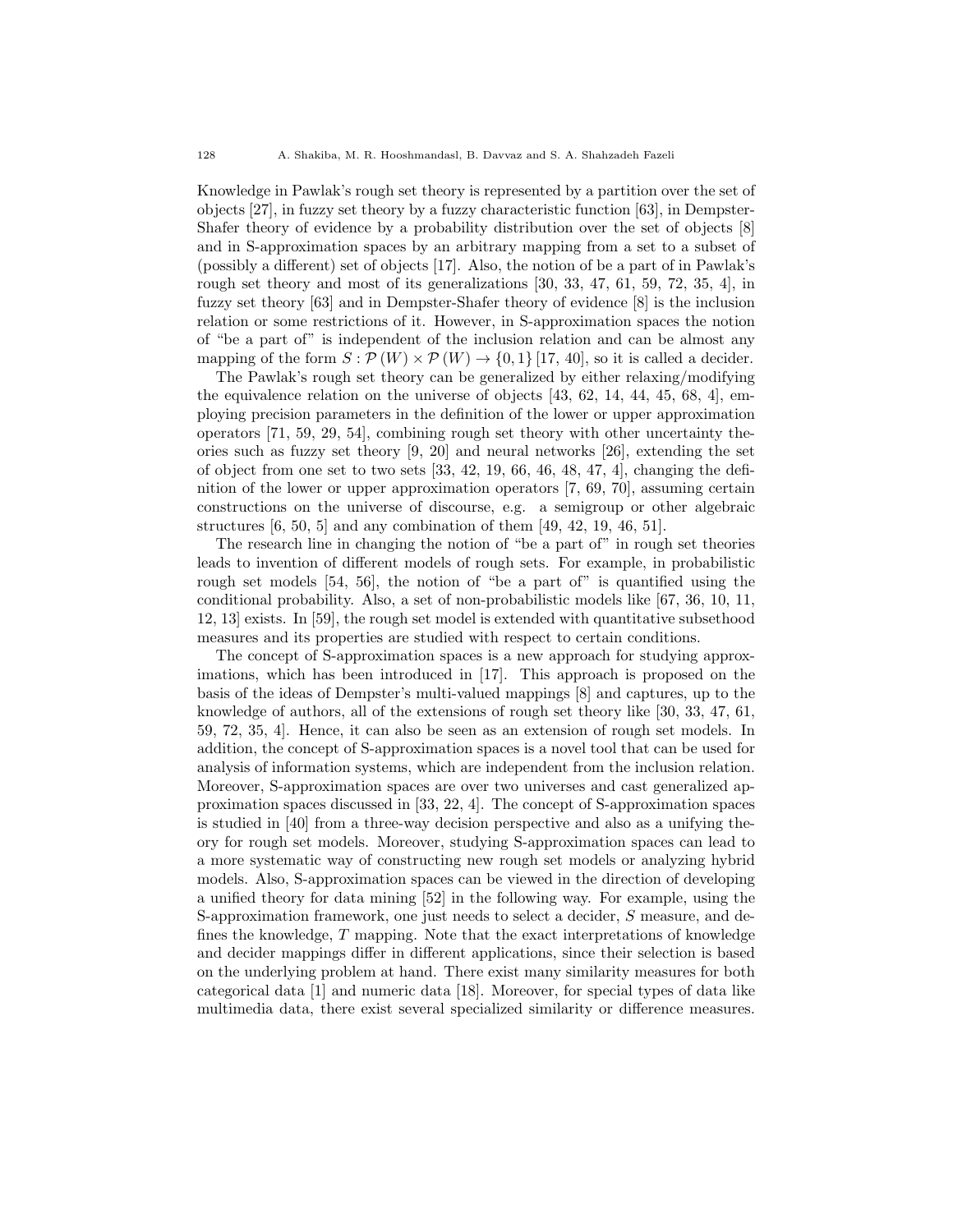These measures can be easily used to create S-approximation spaces. In addition, S-approximation spaces come with a set of operations among them [17] which allow for constructing more complex S-approximation spaces from simpler ones. This feature might be useful in describing uncertainties in distributed environments.

Ordinary S-approximation spaces introduced in [17] and studied in [40] are for non-fuzzy sets. In this paper, we study the approximation of fuzzy concepts using these constructions. We will introduce the notion of fuzzy S-approximation spaces and then investigate three types of lower and upper approximations with respect to different properties of mapping S. We will also define a pair of thresholds for acceptance accuracy and rejection error and use them to refine our approximations to non-fuzzy sets, i.e. defuzzifying. Moreover, the notions of three-way decisions introduced by Yao in [58] are employed in these constructs. Similar to ordinary Sapproximation spaces, we will also introduce several fuzzy related operations among fuzzy S-approximation spaces.

The organization of the paper is as follows. In Section 2, we will review some basic concepts of fuzzy set theory and S-approximation spaces. In Section 3, we will introduce the notion of fuzzy S-approximation operators and three pairs of lower and upper approximation operators along introducing a pair of thresholds. Moreover, we will investigate the interpretation of a pair of thresholds and will define five situations regarding these thresholds, that is  $(a, r)$ -acceptance,  $(a, r)$ -rejection,  $(a, r)$ -non-commitment,  $(a, r)$ -inconsistent and  $(a, r)$ -uncertain. In Section 4, we will employ the pair of thresholds introduced in Section 3 to define three-way regions for a fuzzy S-approximation space and study their properties in details. We will also introduce some measures of inconsistency and generality regarding these regions as well as considering the  $FG$ -definability and  $FG$ -undefinability measures. In Section 5, we will introduce a new subclass of fuzzy S-approximation spaces and investigate their features in terms of three-way decision regions and lower and upper approximation operators. Weak complement compatible fuzzy S-approximation spaces are introduced in Section 6 and their properties are also studied. For the sake of illustrating an application of fuzzy S-approximation spaces, we will examine a disease diagnosis system along the text. Finally, we conclude the paper.

1.1. Related Works. The concept of S-approximation spaces was introduced in [17] as an extension of Dempster's multi-valued mappings [8]. This extension also captures the notion of rough set and up to the knowledge of authors, all of its extensions. Moreover, in  $[17]$ , a class of decider mappings S called S-min deciders were identified which preserved most of the properties of the lower and upper approximations of concepts in rough set theory. Next, in [40], S-approximation spaces were considered from a three-way decision point of view in order to facilitate them with decision making capabilities. Moreover, two new classes of deciders called partial monotone and complement compatible deciders were introduced which the first class also preserved the properties derived for S-min deciders while it is a more general class and the second class forces the lower approximation to be a subset of the lower approximation.

The notion of rough set theory was proposed in [30] and has many extensions and applications, [27, 61, 4, 69, 33, 35] to mention a few. The basic building blocks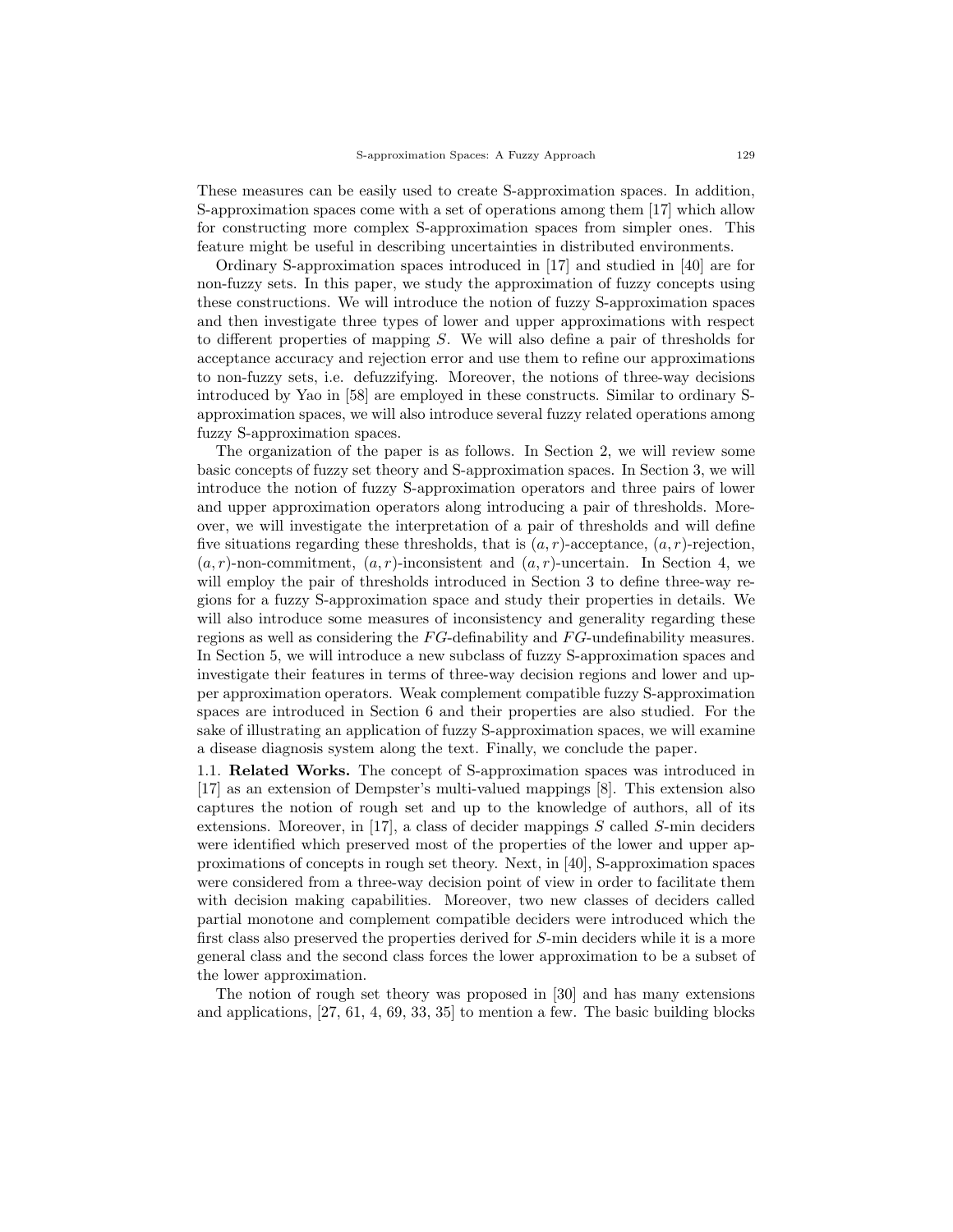in a rough approximation space are a relation and the lower and upper approximation operators. With proper construction of knowledge and decider mappings in S-approximation spaces, one can construct a rough approximation space which its lower and upper approximation operators are identical with that rough approximation space  $[17]$ . Moreover, if the decider mapping S satisfies certain properties, the lower and upper operators in S-approximation spaces would have the same set of properties as in rough approximations.

One of the extensions to the rough set theory is the concept of fuzzy rough sets, first introduced by [24] according to [3] and then continued by [9] and more scholars like [37, 25, 23, 60]. Although standard S-approximation spaces can produce the final crisp lower and upper approximation sets in fuzzy rough set theory, it is not applicable to produce fuzzy approximations. Hence, in this paper, these constructions are modified accordingly to provide such capability.

# 2. Preliminaries

2.1. Fuzzy Set Theory. Let  $U$  be a non-empty set. A set  $A$  is called a fuzzy subset of U if its membership function is a mapping of the form  $\mu_A: U \to [0, 1].$ For every  $x \in U$ ,  $\mu_A(x)$  is called the degree of membership of x in the set A. The family of all fuzzy subsets of a set U is denoted as  $\mathcal{F}(U)$ . For every fuzzy subset A of U, CORE  $(A)$  is defined as

$$
CORE(A) = \{x \mid \mu_A(x) = 1\}.
$$
\n<sup>(1)</sup>

Let  $\alpha \in [0,1]$ , the weak  $\alpha$ -cut or simply  $\alpha$ -cut of fuzzy set A is defined as

$$
A_{\alpha} = \{x \mid \mu_A(x) \ge \alpha\},\tag{2}
$$

and is denoted by  $A_{\alpha}$ . Similarly, the strong  $\alpha$ -cut of fuzzy set A is defined as

$$
A_{\overline{\alpha}} = \{x \mid \mu_A(x) > \alpha\},\tag{3}
$$

and is denoted by  $A_{\overline{\alpha}}$ .

2.2. S-approximation Spaces. In this section we remind some preliminary materials for S-approximation spaces from [40]. An S-approximation space is the quadruple  $G = (U, W, T, S)$ , where U and W are finite non-empty sets, T is a mapping of the form  $T: U \to \mathcal{P}(W)$  and S is a mapping of the form  $S: \mathcal{P}(W) \times \mathcal{P}(W) \to$  $\{0, 1\}$ . The lower and upper approximations of  $X \subseteq W$  are defined as

$$
\underline{G}(X) = \{ x \in U \mid S(T(x), X) = 1 \},\tag{4}
$$

and

$$
\overline{G}(X) = \{ x \in U \mid S(T(x), X^c) = 0 \},\tag{5}
$$

respectively, where  $X^c$  is the complement of X with respect to W.

As it is shown in the following example, rough set theory and up to the knowledge of the authors all of its extensions are expressible in terms of S-approximation spaces.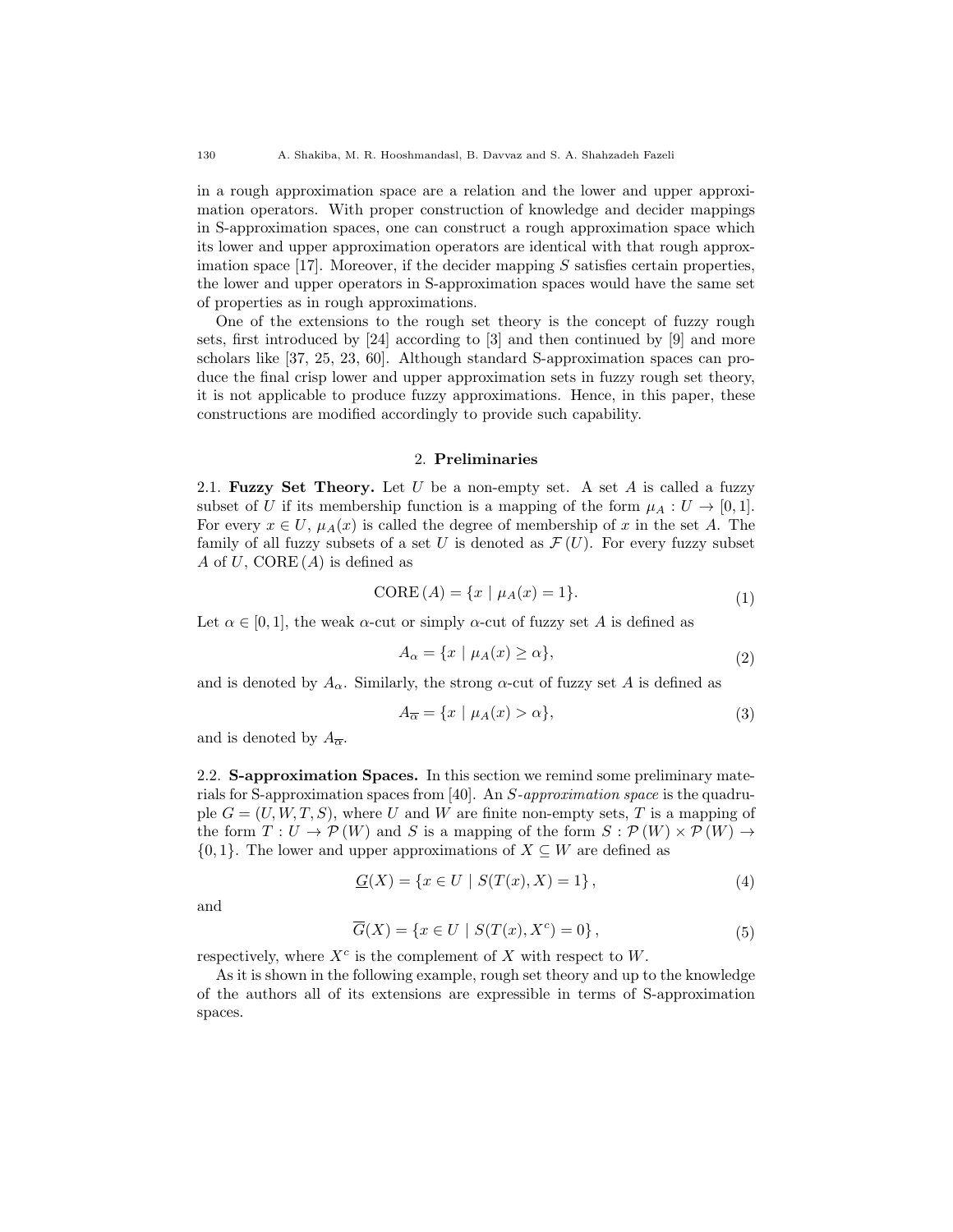**Example 2.1.** [17] Let U and W be two finite non-empty sets,  $R \subseteq U \times W$  and  $X \subseteq$ W. The lower and upper approximations of set X with respect to  $G = (U, W, T, S)$ where  $T(u) = \{w \in W \mid (u, w) \in R\}$  and

$$
S(A, B) = \begin{cases} 1 & \text{if } A \subseteq B \\ 0 & \text{otherwise} \end{cases}
$$

coincide with the lower and upper approximations of set  $X$  with respect to  $T$ -rough set  $(U, W, T)$ . In other words,

$$
\underline{FG}(X) = \{u \in U \mid S(T(u), X) = 1\}
$$
  
=  $\{u \in U \mid T(u) \subseteq X\} = \underline{apr}_T(X),$ 

and

$$
\overline{FG}(X) = \{u \in U \mid S(T(u), X^c) = 0\}
$$
  
= 
$$
\{u \in U \mid T(u) \cap X \neq \emptyset\} = \overline{apr}_T(X).
$$

Note that T-rough sets [4] capture Pawlak's rough sets [30] and rough sets over two universal sets [33] as special cases.

Also, note that in order to express the graded or variable precision rough sets over two universal sets [71, 21], it suffices to plug an appropriate S measure.

Example 2.2. The concept of variable precision rough set was introduced by Ziarko in [71] by introducing a threshold  $0.5 < t \leq 1$  as classification error. Note that this condition for threshold was later relaxed in the research line. Given an approximation space  $(U, R)$  where  $R \subseteq U \times U$  is an equivalence relation and a threshold  $0.5 < t \leq 1$ , then the t-lower and t-upper approximations of a set  $X \subseteq U$ are defined as

$$
\underline{apr}_R^{\ t}(X) = \left\{ u \in U \middle| 1 - \frac{[[u]_R \cap X]}{[[u]_R]} \le t \right\}
$$

$$
= \left\{ u \in U \middle| \frac{[[u]_R \cap X]}{[[u]_R]} \ge 1 - t \right\},\
$$

and

$$
\overline{apr}_R^t(X) = \left\{ u \in U \mid 1 - \frac{[[u]_R \cap X]}{[[u]_R]} < 1 - t \right\}
$$

$$
= \left\{ u \in U \mid \frac{[[u]_R \cap X]}{[[u]_R]} > t \right\}
$$

$$
= \left\{ u \in U \mid \frac{[[u]_R \cap X^c]}{[[u]_R]} < 1 - t \right\},\
$$

respectively. Let  $G = (U, U, T, S)$  where  $T(u) = [u]_R = \{u' \in U \mid (u, u') \in R\}$  and

$$
S(A, B) = \begin{cases} 1 & \frac{|A \cap B|}{|A|} \ge 1 - t \\ 0 & \text{otherwise} \end{cases}
$$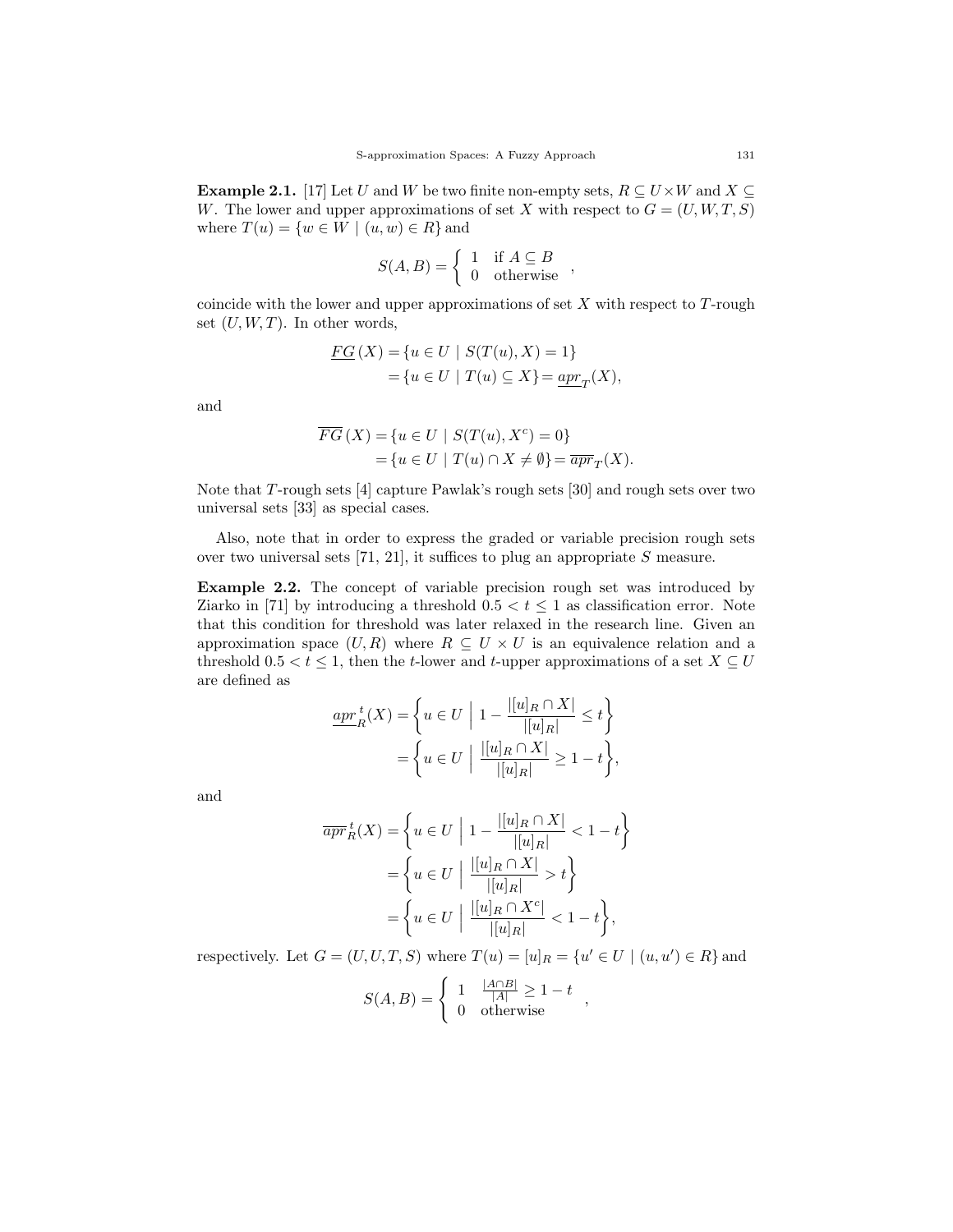and  $X \subseteq U$ . Then, we have

$$
\underline{G}(X) = \left\{ u \in U \mid S(T(u), X) = 1 \right\}
$$

$$
= \left\{ u \in U \mid \frac{|T(u) \cap X|}{|T(u)|} \ge 1 - t \right\}
$$

$$
= \left\{ u \in U \mid \frac{|[u]_R \cap X|}{|[u]_R|} \ge 1 - t \right\} = \underline{apr}_R^t(X),
$$

and

$$
\overline{G}(X) = \left\{ u \in U \middle| S(T(u), X^c) = 0 \right\}
$$

$$
= \left\{ u \in U \middle| \frac{|T(u) \cap X^c|}{|T(u)|} < 1 - t \right\}
$$

$$
= \left\{ u \in U \middle| \frac{|[u]_R \cap X^c|}{|[u]_R|} < 1 - t \right\} = \overline{apr}_R^t(X).
$$

By investigating different deciders, it can be seen that there are many different deciders than the inclusion relation. Some of them are treated individually in the literature like [71, 12, 13, 36]. In [17], a class of deciders called S-min deciders are investigated. The lower and upper approximations within S-approximation spaces with deciders from this class satisfy certain properties. In [40], an extended class of these deciders are identified with the same set properties. This class of deciders is called partial monotone deciders. Let S be a relation of the form  $S$ :  $\mathcal{P}(W) \times \mathcal{P}(W) \rightarrow \{0,1\}$  and  $A, B \subseteq W$ . We say that  $A \preccurlyeq_S B$  if  $S(A, B) = 1$ . A relation S is called partial monotone if  $X \subseteq Y$  and  $A \preccurlyeq_S X$ , then  $A \preccurlyeq_S Y$ . An S-approximation space  $G = (U, W, T, S)$  is a partial monotone S-approximation space if S is partial monotone.

**Proposition 2.3.** [40] Let  $G = (U, W, T, S)$  be a partial monotone S-approximation space. For all  $X, Y \subseteq W$ , the followings hold:

> $(PS1): X \subseteq Y$  implies  $\overline{G}(X) \subseteq \overline{G}(Y)$ , (PS2):  $X \subseteq Y$  implies  $G(X) \subseteq G(Y)$ ,  $(PS3): \overline{G}(X \cup Y) \supseteq \overline{G}(X) \cup \overline{G}(Y),$  $(PS4)$ :  $\overline{G}(X \cap Y) \subseteq \overline{G}(X) \cap \overline{G}(Y)$ ,  $(PS5): G(X \cup Y) \supseteq G(X) \cup G(Y),$  $(PS6)$ :  $G(X \cap Y) \subseteq G(X) \cap G(Y)$ ,  $(PS7)$ :  $\overline{G}(X) = (\underline{G}(X^c))^c$ ,  $(PS8)$ :  $\underline{G}(X) = (\overline{G}(X^c))^c$ .

Remark 2.4. The (partial monotone) S mappings can be interpreted as rough inclusion functions as in rough mereology. However, note these S mappings are not restricted to the sets of axioms in rough mereology as in [36], so they are much more general than them.

An S-approximation space  $G = (U, W, T, S)$  is called *complement compatible* if for all  $x \in U$  and  $X \subseteq W$ ,  $S(T(x), X) = 0$  or  $S(T(x), X^c) = 0$ .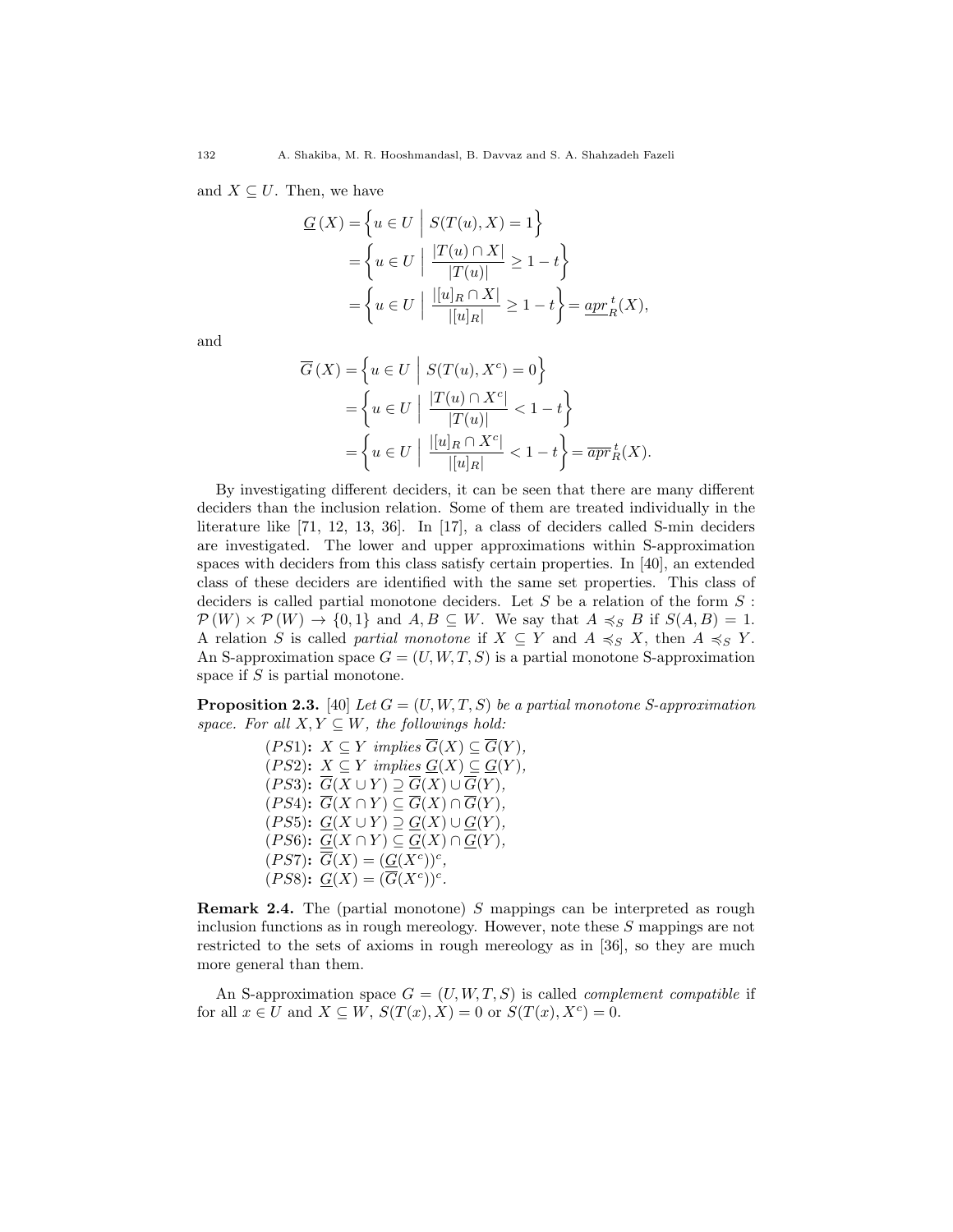**Proposition 2.5.** [40] Let  $G = (U, W, T, S)$  be a complement compatible space. Then for any  $X \subseteq W$ , we have  $G(X) \subseteq \overline{G}(X)$ .

2.3. Three-way Decisions. Let  $U$  be a finite non-empty set and  $X$  is a finite set of criteria. The problem of three-way decisions with respect to  $X$  is to partition the set  $U$  based on  $X$  into three regions of positive, negative and boundary regions which are denoted by POS, NEG and BND, respectively [58]. The most general case in three-way decisions can be constructed with two posets  $(L_a, \preceq_a)$  and  $(L_r, \preceq_r)$ . Using these posets, a pair of functions  $v_a: U \to L_a$  and  $v_r: U \to L_r$  called acceptance and rejection evaluations, respectively, can be constructed. For  $x \in U$ ,  $v_a(x)$  and  $v_r(x)$  are called acceptance and rejection values of x, respectively. With these definitions, the three regions of positive, negative and boundary are defined as follows [58]:

$$
\begin{aligned} &\text{POS}_{(L_a^+,L_r^-)}(v_a,v_r) = \left\{ x \in U \mid v_a(x) \in L_a^+ \land v_r(x) \notin L_r^- \right\}, \\ &\text{NEG}_{(L_a^+,L_r^-)}(v_a,v_r) = \left\{ x \in U \mid v_a(x) \notin L_a^+ \land v_r(x) \in L_r^- \right\}, \\ &\text{BND}_{(L_a^+,L_r^-)}(v_a,v_r) = U \setminus \left( \text{POS}_{(L_a^+,L_r^-)}(v_a,v_r) \cup \text{NEG}_{(L_a^+,L_r^-)}(v_a,v_r) \right), \end{aligned}
$$

where  $\emptyset \neq L_a^+ \subseteq L_a$  and  $\emptyset \neq L_r^- \subseteq L_r$  are designated values for acceptance and rejection, respectively.

# 3. Fuzzy S-approximation Spaces

Embedding fuzzy sets in S-approximation spaces can be done in at least three different ways:

- (1) Approximating a fuzzy set  $X \in \mathcal{F}(W)$  as two fuzzy sets in  $\mathcal{F}(U)$ , i.e., lower and upper approximation sets are fuzzy (as in Definition 3.1).
- (2) Approximating a fuzzy set  $X \in \mathcal{F}(W)$  as two crisp (non-fuzzy) sets in  $\mathcal{P}(U)$  by using  $T: U \to \mathcal{F}(W)$  and  $S: \mathcal{F}(W) \times \mathcal{F}(W) \to \{0, 1\}.$
- (3) Approximating a crisp (non-fuzzy) set  $X \in \mathcal{P}(W)$  as two fuzzy sets in  $\mathcal{F}(U)$  by using  $S: \mathcal{P}(W) \times \mathcal{P}(W) \rightarrow [0, 1].$

Among these three different approaches, the first approach captures the second and third as special cases. Hence, we will consider the first approach and at last, we will cover the other two approaches as special cases of the first. We will call the first approach as fuzzy S-approximation spaces and the second one as S-approximation spaces over fuzzy sets.

**Definition 3.1** (Fuzzy S-approximation Spaces). A quadruple  $FG = (U, W, T, S)$ , where U and W are finite non-empty sets,  $T: U \to \mathcal{F}(W)$  and  $S: \mathcal{F}(W) \times$  $\mathcal{F}(W) \to [0,1],$  is called a fuzzy S-approximation space. Remind that  $\mathcal{F}(W)$  denotes the fuzzy power set of the set W.

Throughout the paper, we will illustrate our ideas using Example 3.2 incrementally. This example states a disease and symptoms expert system.

**Example 3.2.** Let  $U = \{u_1, \ldots, u_5\}$  be a set of five diseases and  $W = \{w_1, \ldots, w_7\}$ a set of seven symptoms and the knowledge mapping  $T: U \to \mathcal{F}(W)$  be defined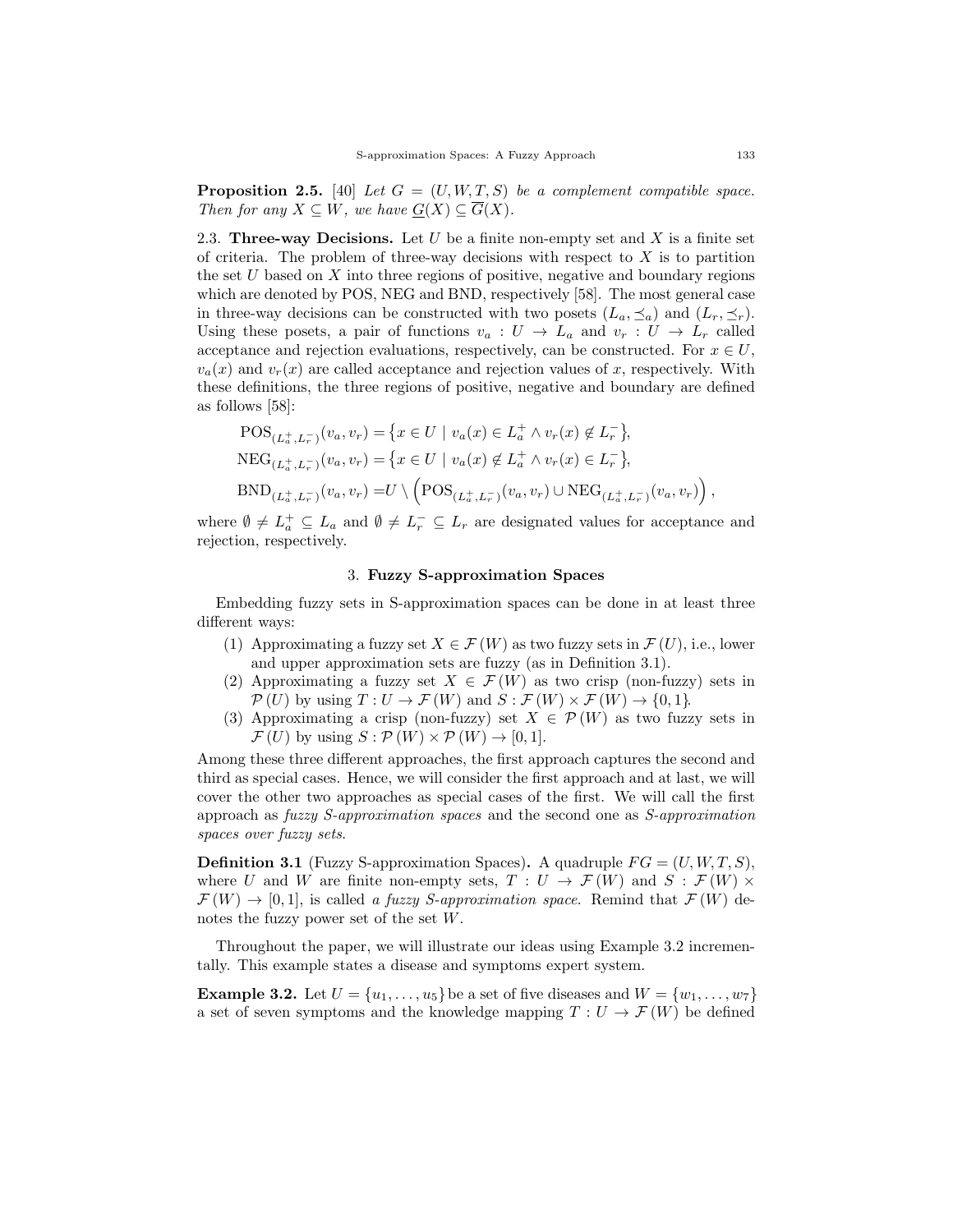as in Table 1. The data in Table 1 shall be interpreted in the context of an Sapproximation space. For example, by considering  $FG1 = (U, W, T, S_1)$ , the column corresponding to the disease  $u_3$  can be interpreted as follows: if the maximum level of symptoms  $w_2$ ,  $w_5$  and  $w_7$  that can be present in a patient are 0.99, 0.17 and 0.04 and all the other symptoms are not observed, then the patient suffers from disease  $u_3$ . This would give an intuition of why mappings T and S are called knowledge and decider mappings, respectively.

Assume that a patient is visited by two specialists, e.g. two doctors, and their observations in clinical tests are given as two fuzzy sets

$$
X = \frac{w_1}{0.26} + \frac{w_2}{0.50} + \frac{w_3}{0.00} + \frac{w_4}{0.70} + \frac{w_5}{0.06} + \frac{w_6}{0.40} + \frac{w_7}{0.37}
$$

,

.

and

$$
Y = \frac{w_1}{0.30} + \frac{w_2}{0.20} + \frac{w_3}{0.05} + \frac{w_4}{0.80} + \frac{w_5}{0.00} + \frac{w_6}{0.20} + \frac{w_7}{0.50}
$$

We will also use four different deciders along the text as

$$
S_1(A, B) = \begin{cases} 1 & \text{if } A \subseteq B \\ 0 & otherwise \end{cases},
$$
  
\n
$$
S_2(A, B) = \max_{x \in U} \left\{ \frac{\mu_A(x) + \mu_B(x)}{2} \right\},
$$
  
\n
$$
S_3(A, B) = \max_{x \in U} \{ \mu_A(x) \times \mu_B(x) \},
$$

and

$$
S_4(A, B) = \frac{1}{2} \left( \frac{|A \cap B|}{|A \cap B| + |A \setminus B|} + \frac{|A \cap B|}{|A \cap B| + |B \setminus A|} \right).
$$

Note that  $S_4(\cdot, \cdot)$  is taken from [18]. From now on, we use  $FGi$  to denote  $FGi$  =  $(U, W, T, S_i)$  for  $i = 1, ..., 4$ .

Remark 3.3. Note that this example is just for the sake of illustration. The task of disease diagnosis is much complicated than only on the basis of a set of symptoms. A good choose of T mapping can be as

$$
T(u_1) = (w_1 \ge 0.5 \text{ and } (w_3 < 0.3 \text{ or } w_6 < 0.4) \text{ and } (\text{not } w_8)),
$$

that is,  $T(u)$  be a (fuzzy) boolean formula. However, this is not suitable for our purpose which is just giving an illustration of the results.

At first, we may use the ordinary approximation operators, that is,

$$
\underline{FG}(X) = \{x \in U \mid S(T(x), X) = 1\},\tag{6}
$$

and

$$
\overline{FG}(X) = \{x \in U \mid S(T(x), X^c) = 0\},\tag{7}
$$

where  $X \in \mathcal{F}(W)$ . However, it might be desirable in some applications that approximations of a fuzzy set be also fuzzy. To this end, the following definitions are given.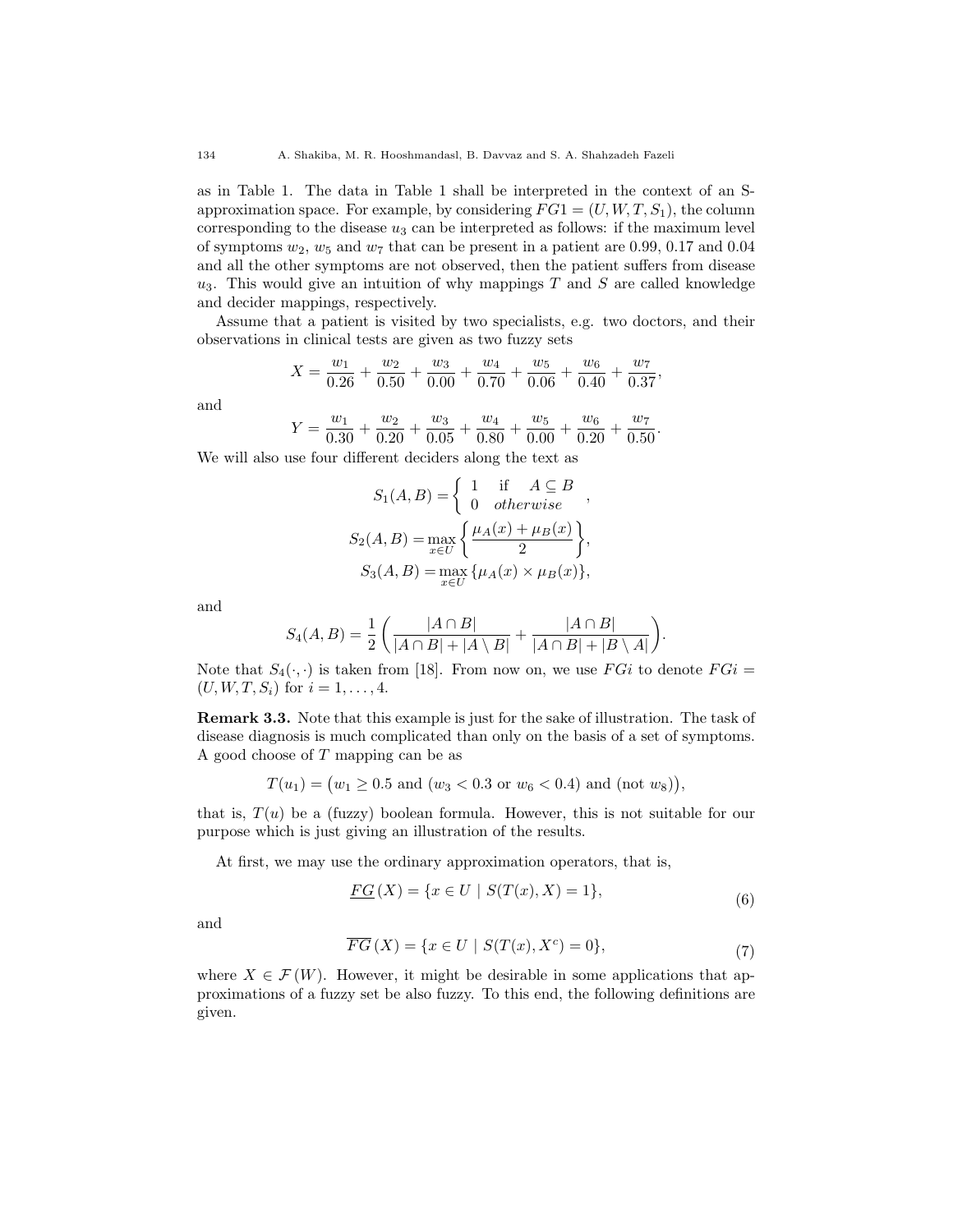S-approximation Spaces: A Fuzzy Approach 135

| Symptoms/Disease | $u_1$ | $u_2$ | $u_3$ | $u_4$    | $u_5$ |
|------------------|-------|-------|-------|----------|-------|
| $w_1$            | 0.22  | 0.53  | 0.00  | 0.00     | 0.31  |
| $w_2$            | 0.00  | 0.11  | 0.99  | 0.41     | 0.43  |
| $w_3$            | 0.02  | 0.00  | 0.00  | 0.00     | 0.52  |
| $w_4$            | 0.16  | 0.00  | 0.00  | 1.00     | 0.82  |
| $w_5$            | 0.00  | 0.25  | 0.17  | 0.63     | 0.55  |
| $w_6$            | 0.00  | 0.00  | 0.00  | 0.07     | 0.95  |
| $w_7$            | 0.53  | 0.00  | 0.04  | $0.00\,$ | 0.73  |

Table 1. Sample Disease-symptoms Table Which is Generated in a Random Fashion. For Every Column, Corresponding to a Disease, There is a Membership Function for Every Symptom

**Definition 3.4.** Let  $FG = (U, W, T, S)$  be a fuzzy S-approximation space and  $X \in$  $\mathcal{F}(W)$ . Then, the membership functions for the lower and upper approximations of set X are defined as

$$
\mu_{FG(X)}(x) = S(T(x), X),\tag{8}
$$

and

$$
\mu_{\overline{FG}(X)}(x) = 1 - S(T(x), X^c). \tag{9}
$$

Note that these approximation operators would be the same as the standard approximation operators for crisp (non-fuzzy) sets and mappings, i.e. Equations (4) and (5). Also, these approximation operators absorb several different definitions of fuzzy rough sets like [46, 49, 9].

**Example 3.5.** Let R be a fuzzy relation from U to W, i.e.  $R: U \times W \rightarrow [0,1]$ ,  $\alpha \in [0,1]$  and

$$
R_{\alpha}(u) = \{v \in W \mid R(u, v) \ge \alpha\},\
$$

for  $u \in U$ . Define  $FG = (U, W, T, S)$  such that  $T(u) = R_{\alpha}(u)$  for every  $u \in U$  and

$$
S(A, B) = \begin{cases} 1 & \text{if } A \subseteq B \\ 0 & \text{otherwise} \end{cases}
$$

for  $A, B \in \mathcal{P}(W)$ . It is easy to see that  $\underline{FG}(X) = \underline{apr}_{R_{\alpha}}(X)$  and  $\overline{FG}(X) =$  $\overline{apr}_{R_{\alpha}}(X)$  where

$$
\underline{apr}_{R_{\alpha}}(X) = \{ u \in U \mid R_{\alpha}(u) \subseteq X \},
$$

and

$$
\overline{apr}_{R_{\alpha}}(X) = \{ u \in U \mid R_{\alpha}(u) \cap X \neq \emptyset \},
$$

as in [46].

Remark 3.6. Note that in [49], there are two pairs of approximation operators, one for approximating a set in  $W$  by a set in  $U$  and the other for the converse. Example 3.5 can be modified easily in such a way that captures the converse two.

As the following example shows, a fairly general definition of fuzzy rough set as is defined in [38] is also expressible in terms of fuzzy S-approximation spaces.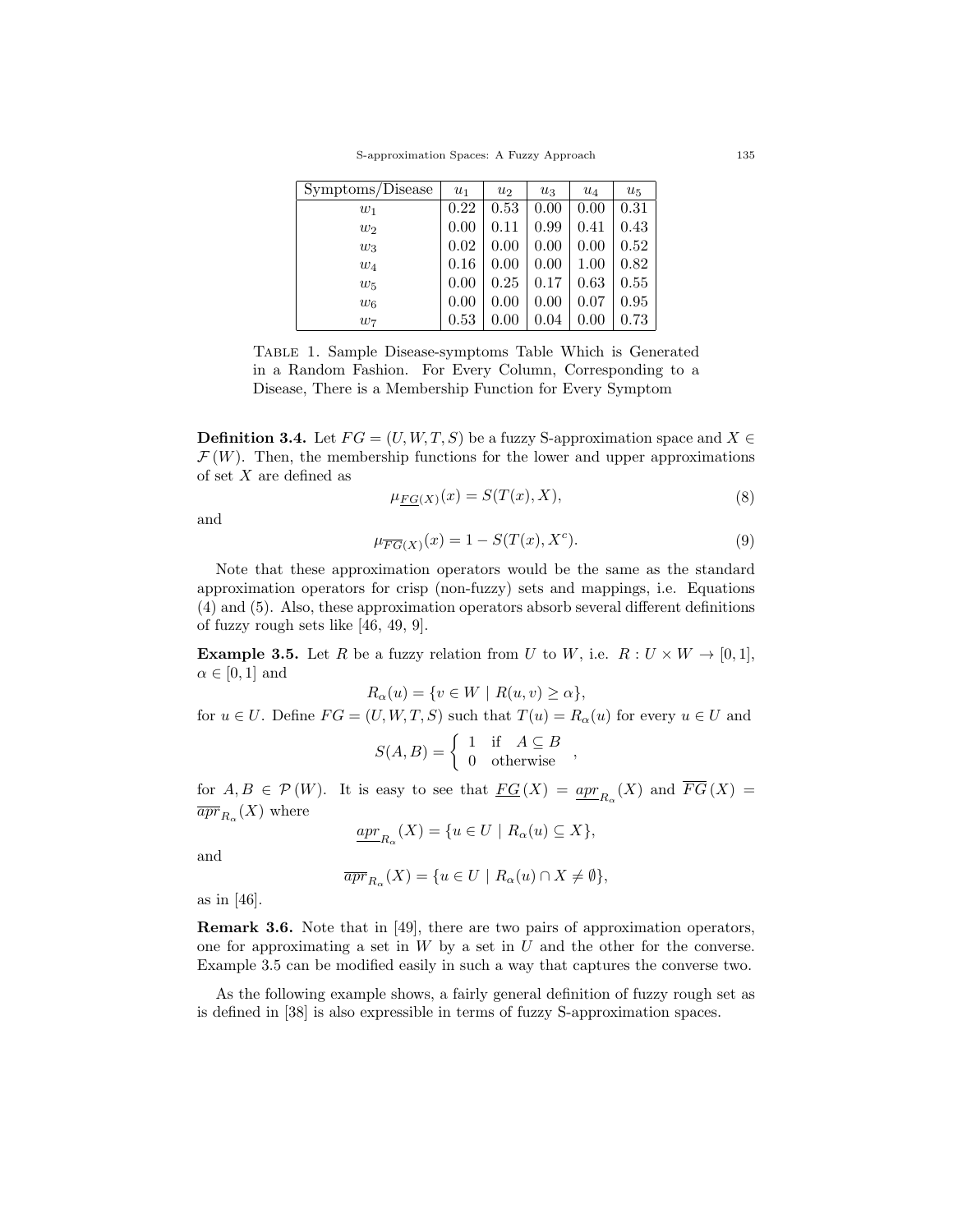**Example 3.7.** Let U be a finite non-empty set, R a fuzzy relation over U,  $\mathcal{T}$ and  $S$  a t-norm and a t-conorm respectively and  $\mathcal I$  a border implicator. Then, for  $X \in \mathcal{F}(U)$  and  $u \in U$ , the lower and upper approximations of X are defined as

$$
\mu_{\underline{R}(X)}(u) = \inf_{u' \in U} \mathcal{I}\big(R(u, u'), \mu_X(u')\big),
$$

and

$$
\mu_{\overline{R}(X)}(u) = \sup_{u' \in U} \mathcal{T}\big(R(u, u'), \mu_X(u')\big),\,
$$

respectively.

Consider a fuzzy S-approximation space  $FG = (U, U, T, S)$  where  $\mu_{T(u)}(u') =$  $R(u, u')$  and mapping S is defined as

$$
S(A, B) = \inf_{u \in U} \mathcal{I}(\mu_A(u), \mu_B(u)),
$$

for  $A, B \in \mathcal{F}(U)$ . Then, for  $X \in \mathcal{F}(U)$  we have

$$
\mu_{\underline{FG}(X)}(u) = S(T(u), X) = \inf_{u' \in U} \mathcal{I}(\mu_{T(u)}(u'), \mu_X(u'))
$$

$$
= \inf_{u' \in U} \mathcal{I}(R(u, u'), \mu_X(u')) = \mu_{\underline{R}(X)}(u)
$$

and

$$
\mu_{\overline{FG}(X)}(u) = 1 - S(T(u), X^{c}) = 1 - \inf_{u' \in U} \mathcal{I}(\mu_{T(u)}(u'), \mu_{X^{c}}(u'))
$$
  
\n
$$
= 1 - \inf_{u' \in U} \mathcal{I}(\mu_{T(u)}(u'), \mu_{X^{c}}(u'))
$$
  
\n
$$
= 1 - \inf_{u' \in U} \mathcal{S}(\mathcal{N}(\mu_{T(u)}(u')), \mu_{X^{c}}(u')))
$$
  
\n
$$
= 1 - \inf_{u' \in U} 1 - \mathcal{T}(\mathcal{N}(\mathcal{N}(\mu_{T(u)}(u'))), \mathcal{N}(\mu_{X^{c}}(u'))))
$$
  
\n
$$
= 1 - \inf_{u' \in U} 1 - \mathcal{T}(\mu_{T(u)}(u'), \mathcal{N}(\mu_{X^{c}}(u')))
$$
  
\n
$$
= 1 - \left(1 - \sup_{u' \in U} \mathcal{T}(\mu_{T(u)}(u'), \mathcal{N}(\mu_{X^{c}}(u')))\right)
$$
  
\n
$$
= \sup_{u' \in U} \mathcal{T}(\mu_{T(u)}(u'), \mathcal{N}(\mu_{X^{c}}(u')))
$$
 (assuming  $\mathcal{N}(x) = 1 - x)$   
\n
$$
= \sup_{u' \in U} \mathcal{T}(\mu_{T(u)}(u'), 1 - \mu_{X^{c}}(u'))
$$
  
\n
$$
= \sup_{u' \in U} \mathcal{T}(\mu_{T(u)}(u'), \mu_{X}(u')) = \mu_{\overline{R}(X)}(u).
$$

**Example 3.8.** Using  $FG1$ , we obtain the following lower and upper approximations for the set  $\boldsymbol{X}$ 

$$
\frac{FG1}{FG1}(X) = \emptyset, \n\overline{FG1}(X) = \frac{u_4}{1.00} + \frac{u_5}{1.00}.
$$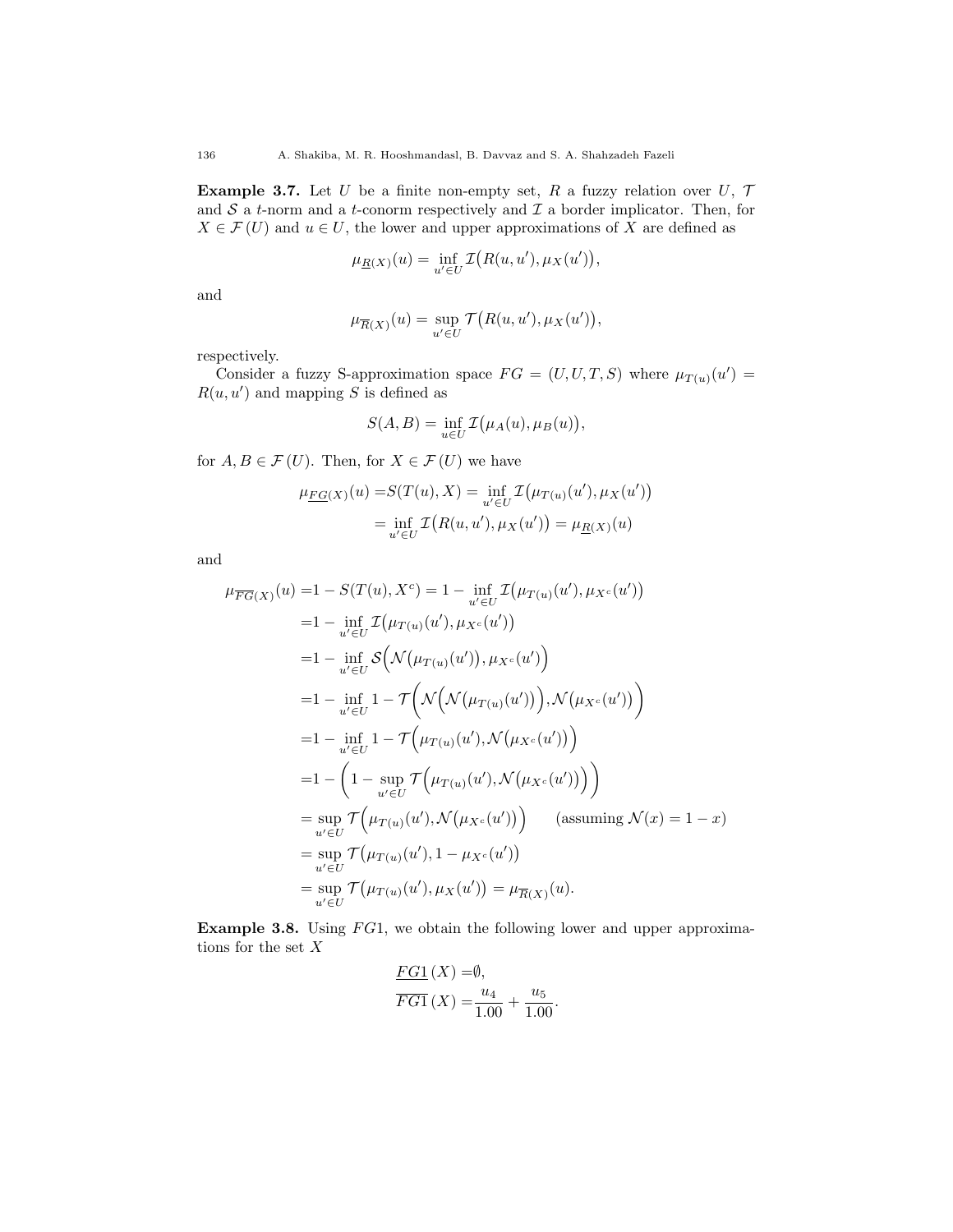# For  $FG2$  to  $FG4$ , we obtain

| FG2(X)                          | $u_1$              | $u_2$             | $u_3$         | $u_4$         | $u_{5}$                     |
|---------------------------------|--------------------|-------------------|---------------|---------------|-----------------------------|
|                                 | $\sqrt{0.45}$      | 0.41              | 0.49          | 0.55          | 0.67                        |
| $\overline{FG2}\left( X\right)$ | $u_1$              | $u_2$             | $u_3$         | $u_4$         | $u_{5}$                     |
|                                 | $=\overline{0.42}$ | 0.38              | 0.01          | $0.05\,$      | 0.14'                       |
| $FG3(X) = \frac{1}{0.20}$       | $u_1$              | $u_2$<br>0.16     | $u_3$<br>0.01 | $u_4$<br>0.10 | $u_5$<br>$0.38^{\, \prime}$ |
| $\overline{FG3}(X)$             | $u_1$              | $u_2$<br>$0.63\,$ | $u_3$         | $u_4$         | $u_{5}$                     |

and

$$
\frac{FG4}{FG4}(X) = \frac{u_1}{0.59} + \frac{u_2}{0.31} + \frac{u_3}{0.07} + \frac{u_4}{0.12} + \frac{u_5}{0.70},
$$
  

$$
\frac{G4}{FG4}(X) = \frac{u_1}{0.41} + \frac{u_2}{0.41} + \frac{u_3}{0.39} + \frac{u_4}{0.33} + \frac{u_5}{0.19},
$$

respectively. The interpretation of these approximations can be as follows for  $FGi$ ,  $i = 1, \ldots, 4$ . The set  $FGi(X)$  represents those elements of U, i.e. diseases, such that their symptoms, i.e.  $T(u)$ , is similar to the observed symptoms, i.e. set X with respect to decider  $S_i$ . Also, the set  $\overline{FGi}(X)$  represents those elements of U such that their symptoms is not similar to the complement of the observed symptoms with respect to decider  $S_i$ . Note that these two approximations are building blocks of three-way decision making in fuzzy S-approximation spaces which are considered in the sequel.

The membership functions of the lower and upper approximations defined in Definition 3.4 satisfy a duality property. This is stated formally in Proposition 3.9.

**Proposition 3.9.** Let  $FG = (U, W, T, S)$  be a fuzzy S-approximation space. For all  $X, Y \in \mathcal{F}(W)$ , the followings hold:

$$
(FS7): \overline{FG}(X) = (\underline{FG}(X^c))^c,
$$
  

$$
(FS8): \underline{FG}(X) = (\overline{FG}(X^c))^c.
$$

*Proof.* Since (*FS*7) and (*FS*8) are related, so we just show (*FS*7). For every  $x \in U$ , we have

$$
\mu_{(\underline{FG}(X^c))^c}(x) = 1 - \mu_{\underline{FG}(X^c)}(x)
$$

$$
= 1 - S(T(x), X^c)
$$

$$
= \mu_{\overline{FG}(X^c)}(x).
$$

 $\Box$ 

**Example 3.10.** To verify Proposition 3.9, consider  $FG3$  and set X. Then we obtain

$$
\frac{FG3}{FG3}(X) = \frac{u_1}{0.20} + \frac{u_2}{0.16} + \frac{u_3}{0.01} + \frac{u_4}{0.10} + \frac{u_5}{0.38},
$$
  

$$
\overline{FG3}(X) = \frac{u_1}{0.67} + \frac{u_2}{0.63} + \frac{u_3}{0.01} + \frac{u_4}{0.10} + \frac{u_5}{0.26},
$$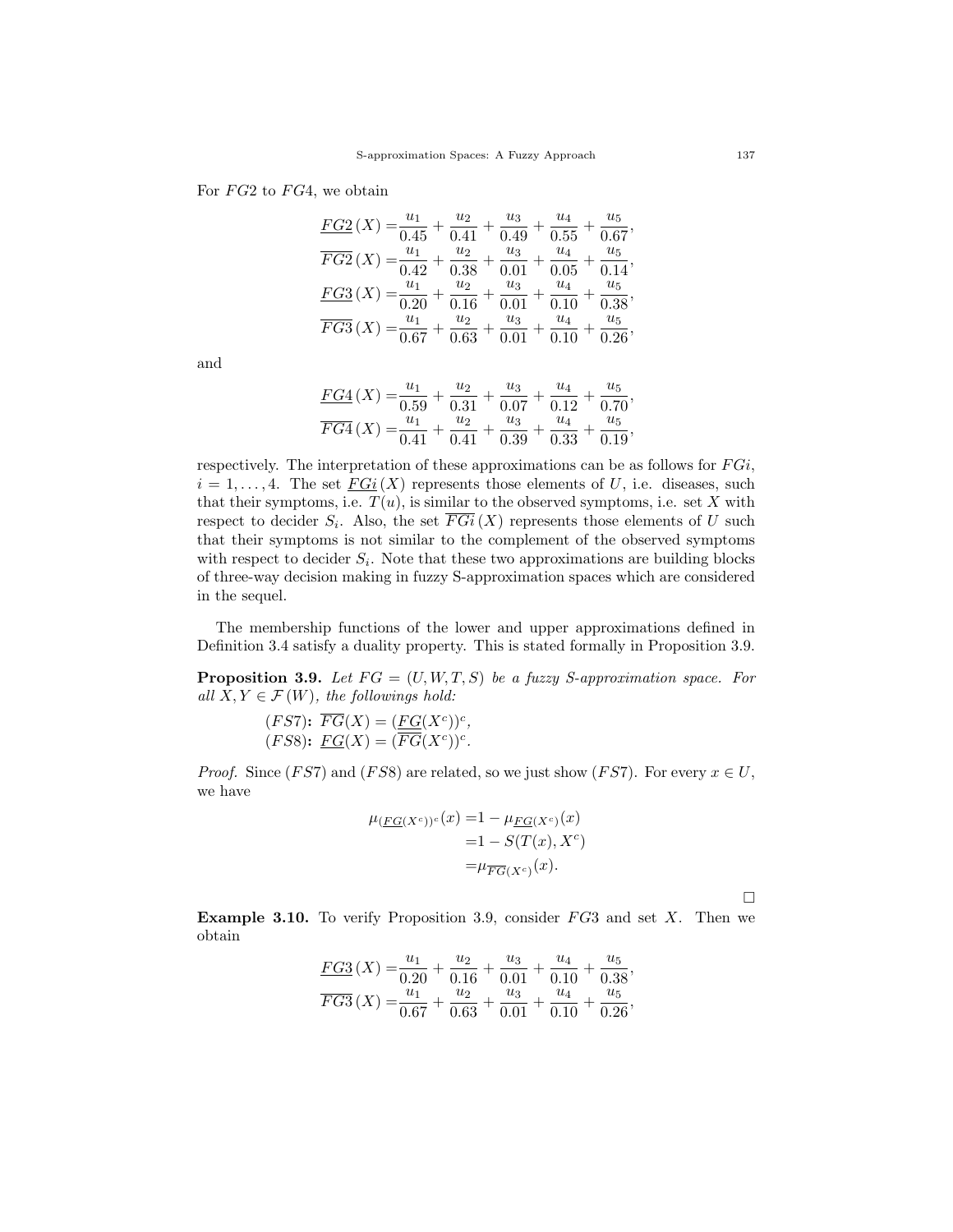and

$$
\frac{FG3}{FG3}(X^c) = \frac{u_1}{0.33} + \frac{u_2}{0.37} + \frac{u_3}{0.99} + \frac{u_4}{0.90} + \frac{u_5}{0.74},
$$
  

$$
\overline{FG3}(X^c) = \frac{u_1}{0.80} + \frac{u_2}{0.84} + \frac{u_3}{0.98} + \frac{u_4}{0.90} + \frac{u_5}{0.62}.
$$

It can be easily verified that  $FG3(X) = (FG3(X^c))^c$  and  $FG3(X) = (FG3(X^c))^c$ as in Proposition  $3.9<sup>1</sup>$ .

Given a fuzzy S-approximation space  $FG = (U, W, T, S)$  and  $X \in \mathcal{F}(W)$ . Then, we have

$$
CORE(\underline{FG}(X)) = \{x \in U \mid \mu_{\underline{FG}(X)}(x) = 1\} = \{x \in U \mid S(T(x), X) = 1\}, (10)
$$

and

$$
CORE\left(\overline{FG}\left(X\right)\right) = \left\{x \in U \mid \mu_{\overline{FG}(X)}(x) = 1\right\} = \left\{x \in U \mid S(T(x), X^c) = 0\right\} \cdot (11)
$$

Given that  $\text{CORE}(A) = A_1$  for a fuzzy subset A of a set U, we can add acceptance and rejection thresholds into the lower and upper approximations of a set  $X \in \mathcal{F}(W)$  as follows. By acceptance threshold a, we allow for an error in acceptance which is no more than  $\frac{\%}{\left(1-a\right)} \times 100$  and for rejection threshold r, we allow for an error in rejection which is no more than  $\mathcal{K}(r \times 100)$ . These ideas are defined formally in Definition 3.11.

**Definition 3.11.** Let  $FG = (U, W, T, S)$  be a fuzzy S-approximation space and  $(a, r)$  be a pair of thresholds, where  $0 \leq r \leq a \leq 1$ . Then, the lower and upper approximations of a set  $X\in\mathcal{F}\left(W\right)$  are defined as

$$
\underline{FG_a}(X) = \{ x \in U \mid S(T(x), X) \ge a \},\tag{12}
$$

and

$$
\overline{FG_r}(X) = \{x \in U \mid S(T(x), X^c) \le r\},\tag{13}
$$

respectively with respect to the error threshold pair  $(a, r)$ .

The intuition behind Definition 3.11 is that we allow those elements  $x \in U$  to be in  $FG_a(X)$  which can be accepted as X with acceptance accuracy of at least a. Also, those  $x \in U$  are allowed to be in  $\overline{FG_r}(X)$  which can be rejected as  $X^c$  with rejection error of at most r.

Note that from an algebraic point of view, it is clear that  $FG_a(X) = FG(X)_a$ and  $FG_r(X) = U \setminus FG(X)_{\overline{r}}$ .

Regarding the Definition 3.11, one may ask about the effect of changes in acceptance or error thresholds to the lower and upper approximation operators. This question is partially answered in Theorem 3.12 and would be considered more in the sequel.

**Theorem 3.12.** Let  $FG = (U, W, T, S)$  be a fuzzy S-approximation space, numbers  $a, a', r, r' \in [0, 1]$  and  $X \in \mathcal{F}(W)$ . Then

(1)  $a < a'$  implies  $FG_{a'}(X) \subseteq FG_a(X)$ ,

<sup>&</sup>lt;sup>1</sup>Note that for  $u_3$ ,  $\mu_{FG3(X)}(u_3) + \mu_{FG3(X^c)}(u_3) = 0.99 < 1$ . This has happened since we have rounded the membership degrees in our examples with 2 significant digits.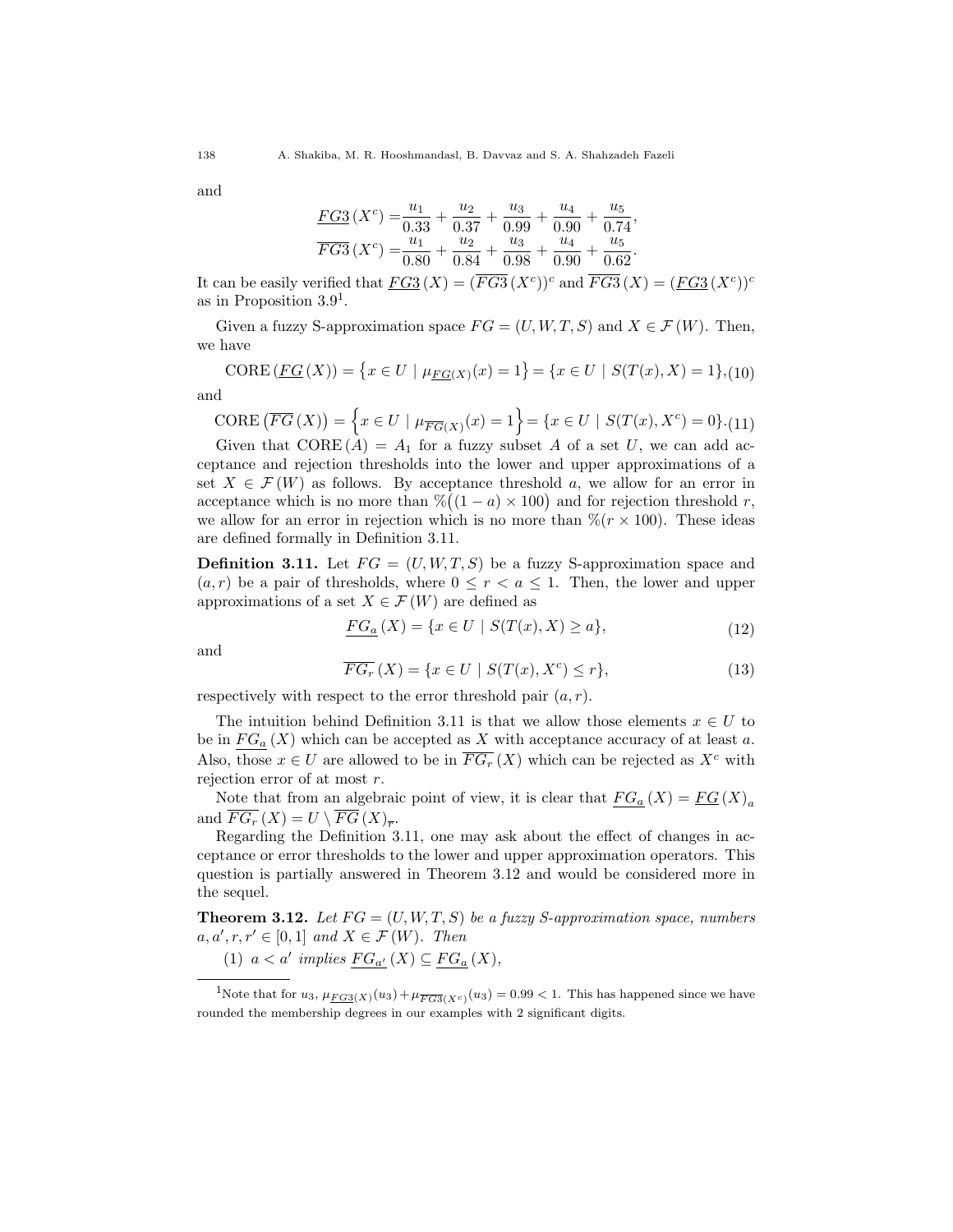(2) 
$$
r' < r
$$
 implies  $\overline{FG_{r'}}(X) \subseteq \overline{FG_r}(X)$ .

*Proof.* The proof easily follows from Definition 3.11.

**Example 3.13.** Let  $(a, r) = (0.4, 0.6), (a', r') = (0.2, 0.6)$  and  $(a'', r'') = (0.4, 0.9)$ . Then, for  $FG4$  and X, we obtain

$$
\frac{FG4_a}{FG4_r}(X) = \{u_1, u_5\},
$$
  
\n
$$
\overline{FG4_r}(X) = \{u_1, u_2\},
$$
  
\n
$$
\frac{FG4_{a'}}{FG4_{r'}}(X) = \{u_1, u_2, u_5\},
$$
  
\n
$$
\overline{FG4_{a''}}(X) = \{u_1, u_2\},
$$
  
\n
$$
\frac{FG4_{a''}}{FG4_{r''}}(X) = \{u_1, u_5\},
$$
  
\n
$$
\overline{FG4_{r''}}(X) = U.
$$

In addition, if the thresholds are swapped, i.e. exchanging  $a$  with  $r$ , then we have

$$
\frac{FG4_a(X)}{FG4_r(X)} = \{u_5\},
$$
  
\n
$$
\frac{FG4_{a'}}{FG4_{a'}}(X) = \{u_5\},
$$
  
\n
$$
\frac{FG4_{a'}}{FG4_{r'}}(X) = \emptyset,
$$
  
\n
$$
\frac{FG4_{a''}}{FG4_{r''}}(X) = \emptyset,
$$
  
\n
$$
\frac{FG4_{a''}}{FG4_{r''}}(X) = \emptyset.
$$

Using these calculations, one can easily verify the results of Theorem 3.12.

Next, we will consider error thresholds for fuzzy S-approximation spaces. It is easy to see that by choosing  $a = 1$  and  $r = 0$ ,  $FG_1(X) = \text{CORE}(FG(X))$ and  $\overline{FG_0}(X) = \text{CORE}(\overline{FG}(X)).$  Hence, ordinary S-approximation spaces or S-approximation spaces over fuzzy sets are both expressible in terms of fuzzy Sapproximation spaces.

We have previously mentioned the intuition behind defining this pair of error thresholds, now we get back to it in more details. Assuming  $S$  as a satisfiability measure, then  $FG_a(X)$  is consisted of elements  $x \in U$  that are satisfied or satisfy X in at least degree of a. Also, for  $\overline{FG_r}(X)$ , we consider all  $x \in U$  whose satisfaction degree to complement of  $X$ , i.e.  $X^c$ , is less than or equal to degree r. Table 2 explains these ideas in details.

| Status                | Interpretation                                                      |
|-----------------------|---------------------------------------------------------------------|
| $S(T(x),X) \geq a$    | $x$ can be accepted as $X$ with acceptance accuracy at least $a$ .  |
| S(T(x), X) < a        | x cannot be accepted as $X$ with acceptance accuracy at least $a$ . |
| $S(T(x), X^c) \leq r$ | x can be rejected as $X^c$ with rejection error at most r.          |
| $S(T(x), X^c) > r$    | x cannot be rejected as $X^c$ with rejection error at most r.       |

TABLE 2. The Intuition of Defining  $a$  and  $r$  as Acceptance Accuracy and Rejection Error for  $x \in U$  and  $X \in \mathcal{F}(W)$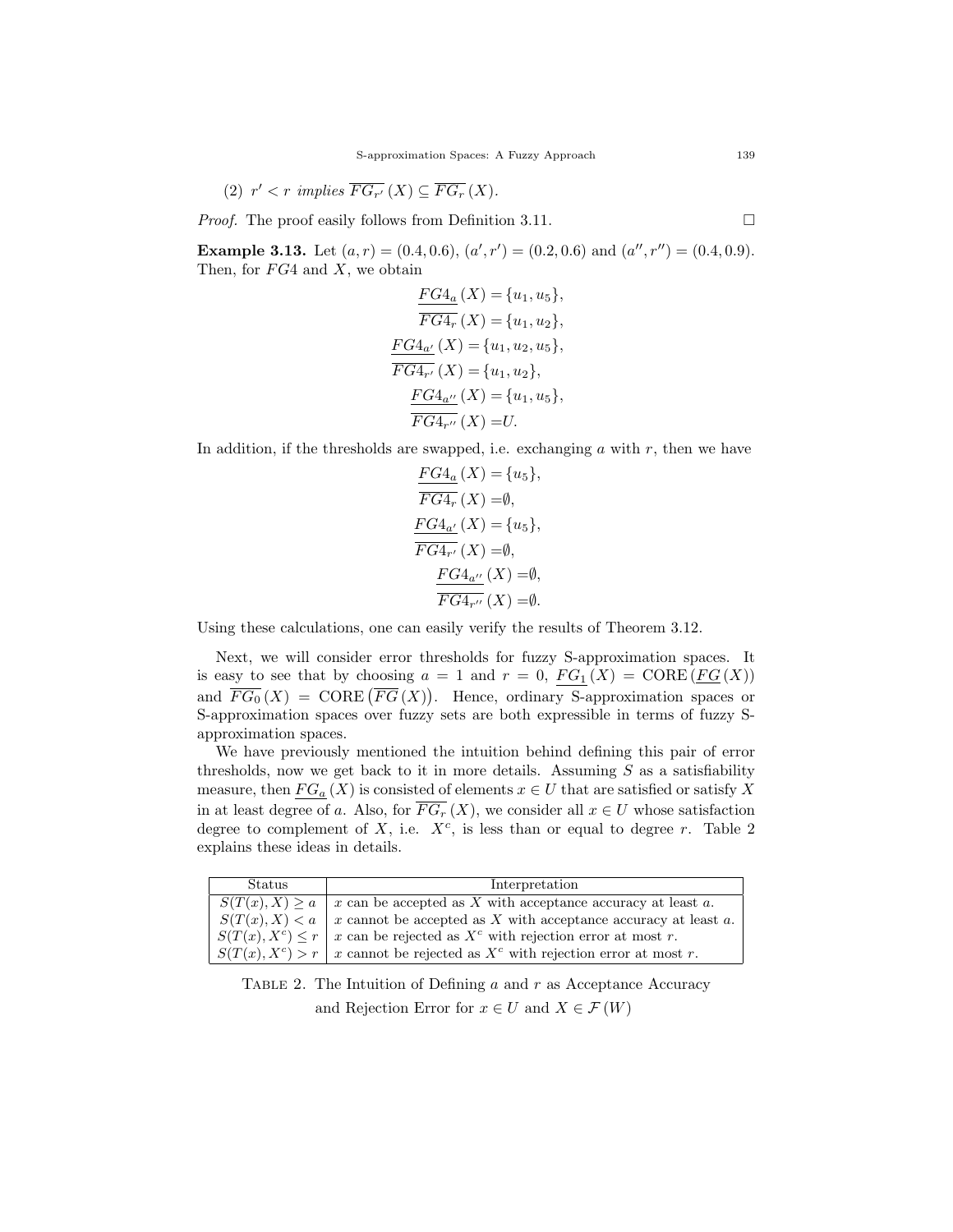Using Table 2, we can characterize five situations, namely  $(a, r)$ -positiveness,  $(a, r)$ -negativeness,  $(a, r)$ -non-commitment,  $(a, r)$ -inconsistent and  $(a, r)$ -uncertain as  $X$ , e.g. it might be the case that x can be accepted as both X and  $X<sup>c</sup>$  and also can reject it as both X and  $X^c$ , i.e.  $S(T(x), X) \ge a$ ,  $S(T(x), X) \le r$ ,  $S(T(x), X^c) \ge a$ and  $S(T(x), X^c) \leq r$ . Note that we might drop  $(a, r)$  from the notation, when it is clear from the context. These five situations are quite natural and are defined in Table 3 and are illustrated in Figures 1 to 3.

| As $X$                 | S(T(x),X) |             |          |          | $S(T(x), X^c)$ |     |          |          |
|------------------------|-----------|-------------|----------|----------|----------------|-----|----------|----------|
|                        | $\geq a$  | $\langle a$ | $\leq r$ | $\geq r$ | $\geq a$       | < a | $\leq r$ | $\geq r$ |
| $\overline{UC}$        |           |             |          |          |                |     |          |          |
| $\rm P$                |           |             |          |          |                |     |          |          |
| $_{\mathrm{IC}}$       |           |             |          |          |                |     |          |          |
| ${\rm IC}$             |           |             |          |          |                |     |          |          |
| $\overline{IC}$        |           |             |          |          |                |     |          |          |
| ${\rm IC}$             |           |             |          |          |                |     |          |          |
| ${\rm IC}$             |           |             |          |          |                |     |          |          |
| ${\rm IC}$             |           |             |          |          |                |     |          |          |
| $\overline{\text{NC}}$ |           |             |          |          |                |     |          |          |
| $\rm UC$               |           |             |          |          |                |     |          |          |
| $\rm UC$               |           |             |          |          |                |     |          |          |
| ${\rm IC}$             |           |             |          |          |                |     |          |          |
| $\overline{UC}$        |           |             |          |          |                |     |          |          |
| ${\rm IC}$             |           |             |          |          |                |     |          |          |
| ${\bf N}$              |           |             |          |          |                |     |          |          |
| IC                     |           |             |          |          |                |     |          |          |

Table 3. Summary of Five Situations for a Fuzzy Sapproximation Space  $FG = (U, W, T, S)$  and  $X \in \mathcal{F}(W)$  where P:  $(a, r)$ -positive, N:  $(a, r)$ -negative, NC:  $(a, r)$ -Non-commitment, IC:  $(a, r)$ -Inconsistent and UC:  $(a, r)$ -Uncertainty for arbitrary  $a, r \in [0, 1]$  discussed in Figures 1 to 3

# 4. Three-way Decisions in Fuzzy S-approximation Space

In rough set theory, the lower and upper approximations have intuitive interpretations, i.e. the lower approximation is consisted of those elements which belong to a concept with certainty and the elements which are not in the upper approximation do not belong to that concept with certainty. Those elements that fall in the difference of the upper and lower approximations may or may not belong to that concept [27]. To facilitate these kinds of decision makings in S-approximation spaces, the notion of three-way decisions were employed in S-approximation spaces [40]. By a similar approach and using the notions of  $(a, r)$ -acceptance or -rejection, -noncommitment and -inconsistencies, we can define the following three-way regions as in [57, 40].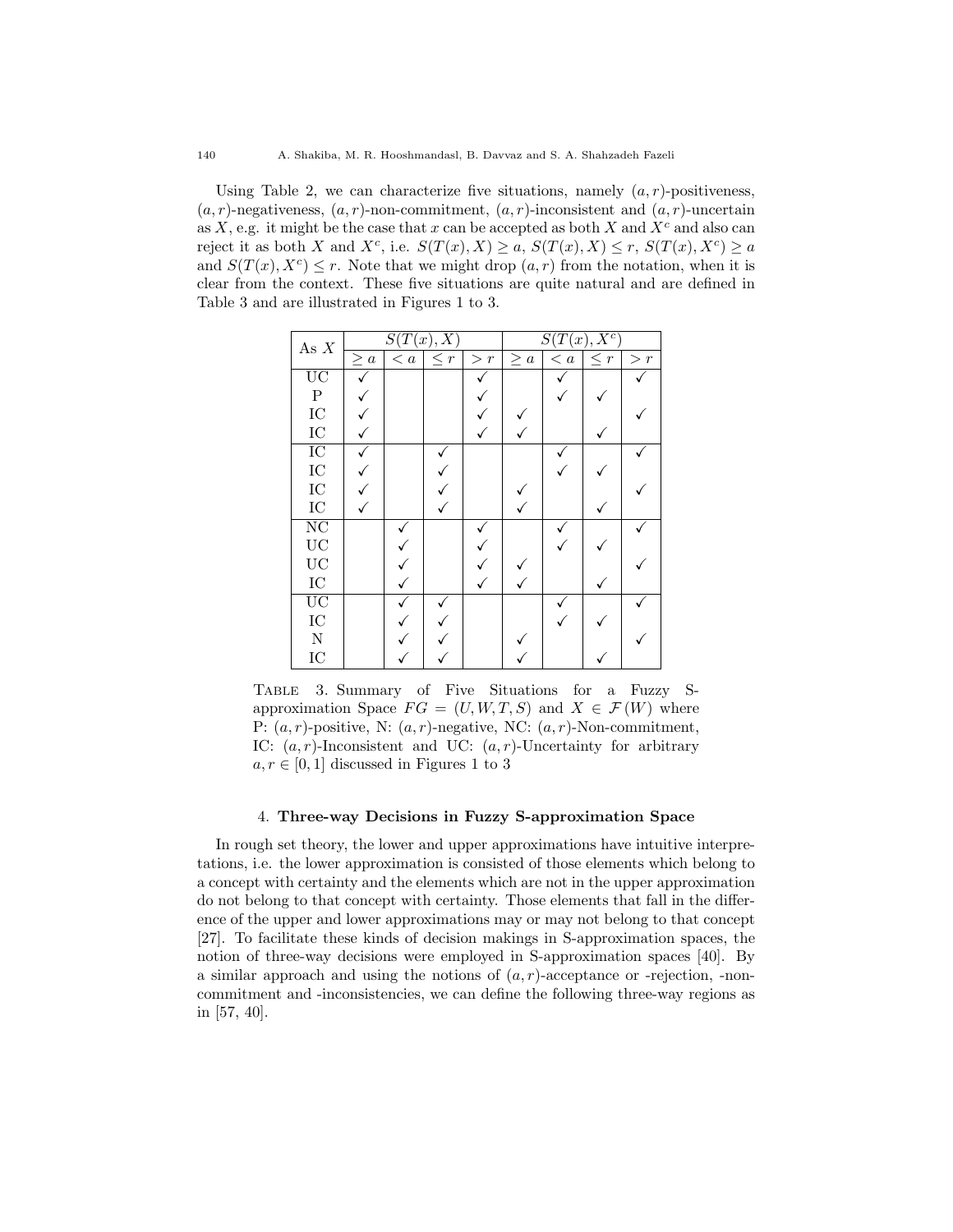

FIGURE 1. Three Situations of  $(a, r)$ -acceptance,  $(a, r)$ -rejection as X and  $(a, r)$ -non-commitment as X for Arbitrary  $a, r \in [0, 1]$ ,  $X \in \mathcal{F}(W)$  and Fuzzy S-approximation Space  $FG = (U, W, T, S)$ 



FIGURE 2. Situations of  $(a, r)$ -uncertainty as X for Arbitrary  $a, r \in [0, 1], X \in \mathcal{F}(W)$  and fuzzy S-approximation space  $FG =$  $(U, W, T, S)$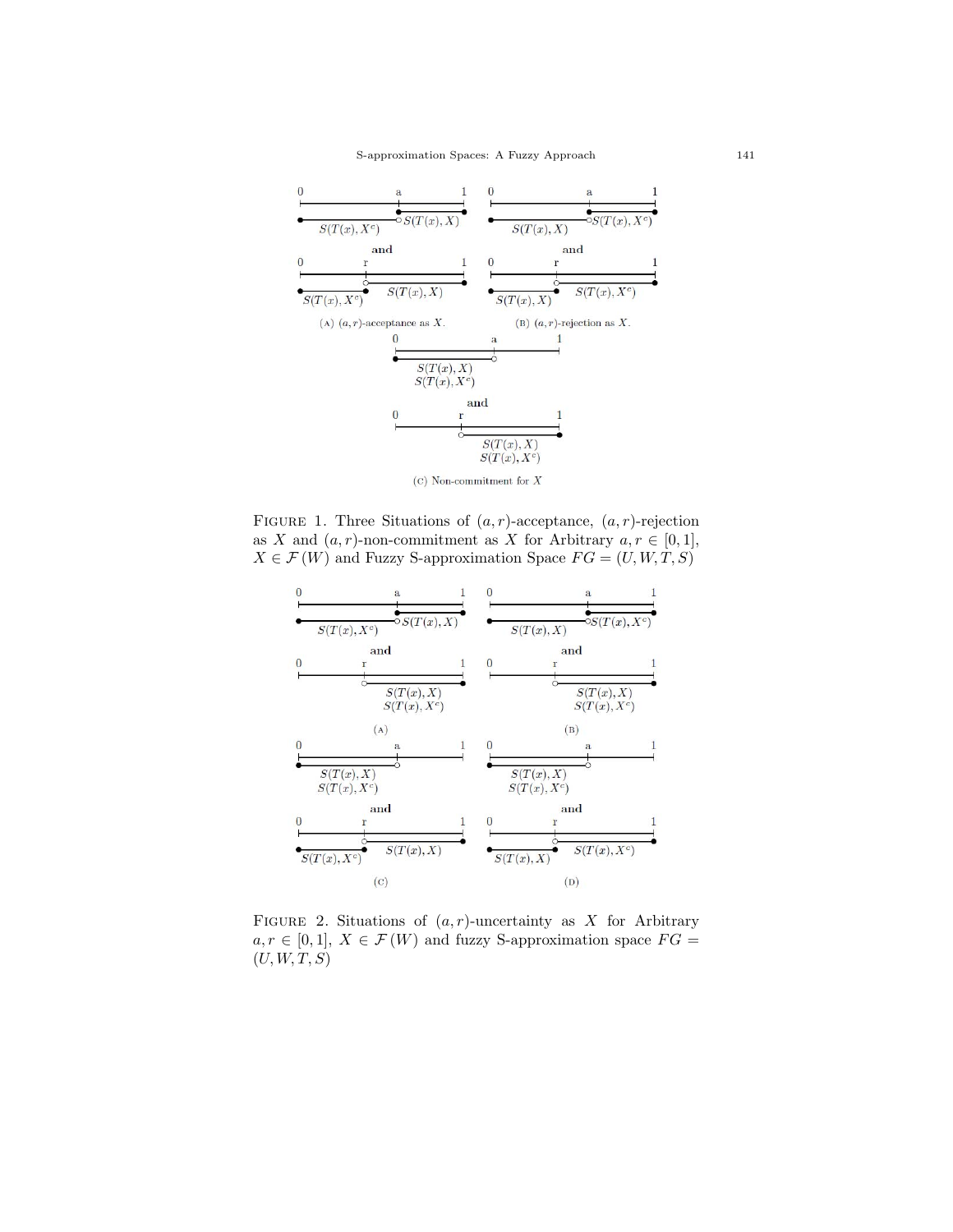

FIGURE 3. Situations of  $(a, r)$ -inconsistency as X for Arbitrary  $a, r \in [0, 1], X \in \mathcal{F}(W)$  and Fuzzy S-approximation space  $FG =$  $(U, W, T, S)$ 

**Definition 4.1.** Let  $FG = (U, W, T, S)$  be a fuzzy S-approximation space,  $X \in$  $\mathcal{F}(W)$  and  $a, r \in [0, 1]$ . Then

$$
POS_{FG_{(a,r)}}(X) = \{x \in U \mid S(T(x), X) \ge a, S(T(x), X^{c}) \le r, \\ S(T(x), X) > r \text{ and } S(T(x), X^{c}) < a\},
$$
\n(14)

as *positive region of*  $X$ ,

$$
NEG_{FG_{(a,r)}}(X) = \{x \in U \mid S(T(x), X) \le r, S(T(x), X^c) \ge a, \\ S(T(x), X) < a \text{ and } S(T(x), X^c) > r\},\tag{15}
$$

as negative region of  $X$  and

$$
BND_{FG_{(a,r)}}(X) = U \setminus (POS_{FG_{(a,r)}}(X) \cup NEG_{FG_{(a,r)}}(X)), \tag{16}
$$

as boundary region of  $X$  with acceptance accuracy of  $a$  and rejection error of  $r$ .

Remark 4.2. Note that the concepts of acceptance and rejection discussed in Table 2 are different from the positiveness and negativeness concepts introduced in Definition 4.1, e.g. an element  $x$  belongs to the positive region of  $X$  with respect to threshold pair  $(a, r)$  if it can be accepted as X and cannot be accepted as  $X<sup>c</sup>$ with accuracy of at least  $a$  and at the same time, can be rejected as  $X<sup>c</sup>$  and cannot be rejected as  $X$  with error of at most  $r$ .

The sets of non-committable, inconsistent and uncertain elements of  $X$  are denoted by  $\mathrm{NC}_{FG_{(a,r)}}(X)$ ,  $\mathrm{IC}_{FG_{(a,r)}}(X)$  and  $\mathrm{UN}_{FG_{(a,r)}}(X)$ , respectively. It is clear that  $BND_{FG_{(a,r)}}(X) = IC_{FG_{(a,r)}}(X) \cup NC_{FG_{(a,r)}}(X) \cup UN_{FG_{(a,r)}}(X)$  and  $IC_{FG_{(a,r)}}(X), NC_{FG_{(a,r)}}(X)$  and  $UN_{FG_{(a,r)}}(X)$  are pairwise disjoint.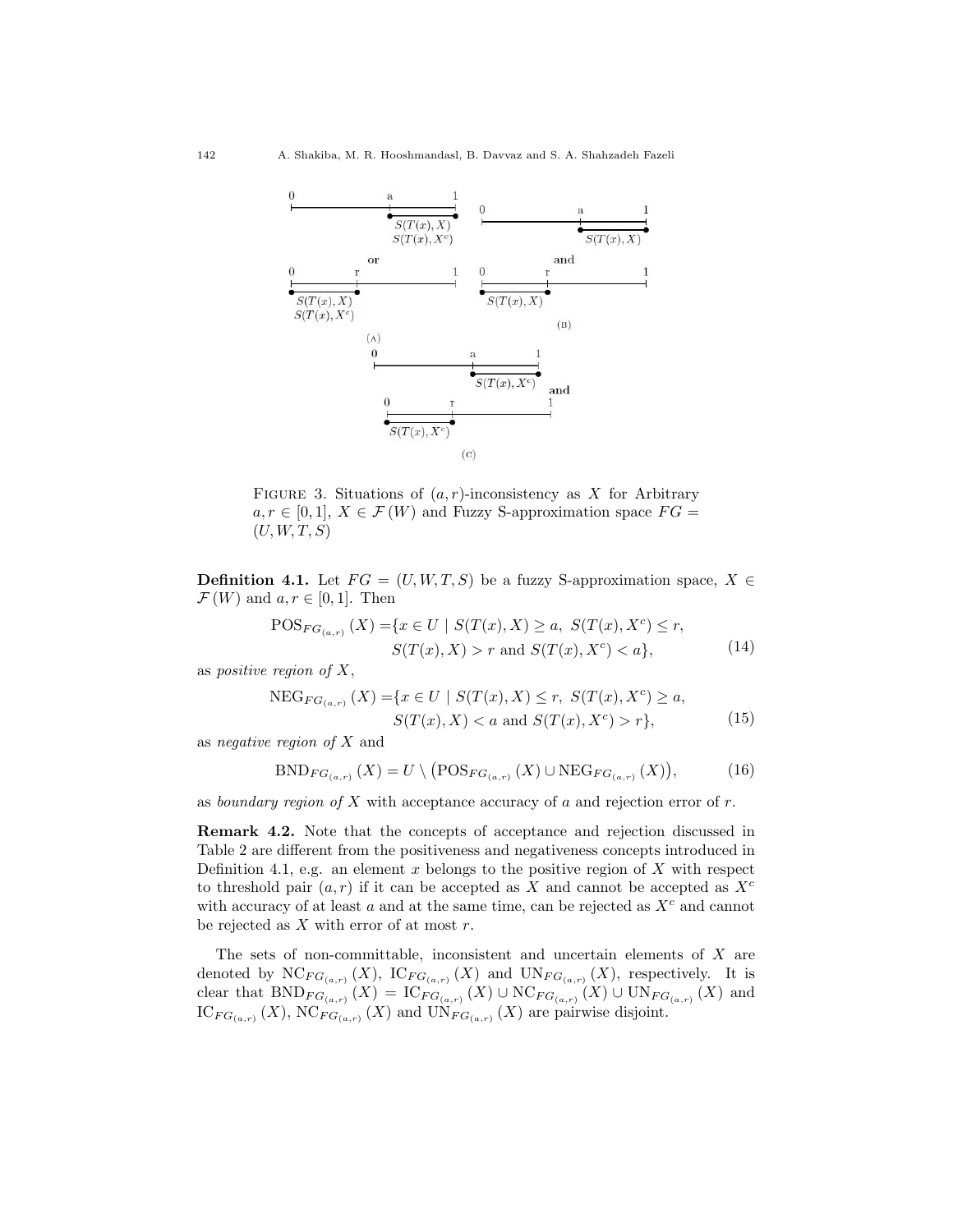**Definition 4.3.** Let  $FG = (U, W, T, S)$  be a fuzzy S-approximation space,  $X \in$  $\mathcal{F}(W)$  and  $a, r \in [0,1]$ . Then, X is called  $(a, r)$ -fuzzy FG-decidable whenever  $BND_{FG_{(a,r)}}(X) = \emptyset$ . If  $BND_{FG_{(a,r)}}(X) = U$ , then X is called  $(a,r)$ -fuzzy FGundecidable. Finally, if  $\emptyset \subsetneq BND_{FG_{(a,r)}}(X) \subsetneq U$ , then X is called  $(a,r)$ -fuzzy partially  $FG$ -decidable

It is easy to see that these three regions are expressible in terms of standard fuzzy approximation operators as

$$
\text{POS}_{FG_{(a,r)}}(X) = \underline{FG_a}(X) \cap \overline{FG_r}(X) \cap (\underline{FG_a}(X^c))^c \cap (\overline{FG_r}(X^c))^c, \tag{17}
$$

$$
\text{NEG}_{FG_{(a,r)}}(X) = \underline{FG_a}(X^c) \cap \overline{FG_r}(X^c) \cap (\underline{FG_a}(X))^c \cap (\overline{FG_r}(X))^c, \tag{18}
$$

$$
BND_{FG_{(a,r)}}(X) = U \setminus \Big( POS_{FG_{(a,r)}}(X) \cup NEG_{FG_{(a,r)}}(X)\Big), \tag{19}
$$

for every fuzzy S-approximation space  $FG = (U, W, T, S), X \in \mathcal{F}(W)$  and acceptance and rejection errors  $a, r \in [0, 1]$ . Also, note that

$$
\text{POS}_{FG_{(a,r)}}(X) \cup \text{NEG}_{FG_{(a,r)}}(X) \cup \text{BND}_{FG_{(a,r)}}(X) = U,
$$
\n(20)

for every  $X \in \mathcal{F}(W)$  and these three regions are pairwise disjoint.

The following two properties are stated without a proof regarding the relation between the three regions of a set and its complement.

**Lemma 4.4.** Let  $FG = (U, W, T, S)$  be a fuzzy S-approximation space and  $X \in$  $\mathcal{F}(W)$ . Then

$$
POS_{FG_{(a,r)}}(X) = NEG_{FG_{(a,r)}}(X^{c}).
$$
\n(21)

Corollary 4.5. Let  $FG = (U, W, T, S)$  be a fuzzy S-approximation space and  $X \in$  $\mathcal{F}(W)$ . Then

$$
BND_{FG_{(a,r)}}(X) = BND_{FG_{(a,r)}}(X^{c}).
$$
\n(22)

Next, we will discuss the structure of  $BND_{FG_{(a,r)}}(X)$ . Each element in set  $BND_{FG_{(a,r)}}(X)$ , if  $BND_{FG_{(a,r)}}(X) \neq \emptyset$ , can be assigned to one of these three categories uniquely, which are non-commitment, inconsistent or uncertain region.

Now, suppose that  $BND_{FG_{(a,r)}}(X) \neq \emptyset$ , i.e. X is either  $(a, r)$ -fuzzy partially FG-decidable or  $(a, r)$ -fuzzy undecidable. A pair of error thresholds  $(a, r)$  is called an *inconsistent threshold for* X if  $IC_{FG_{(a,r)}}(X) \neq \emptyset$  and its degree of inconsistency is computed as

$$
d_{IC}(X)_{(a,r)} = \frac{|\text{IC}_{FG}(X)_{(a,r)}|}{|U|}.
$$
\n(23)

Also, the generality[2] of  $(a, r)$  threshold of a set  $X \in \mathcal{F}(W)$  with respect to a fuzzy S-approximation space can be measured by

$$
Generality_{G_{(a,r)}}(X) = \frac{|Z|}{|U|} = 1 - \frac{|\text{NC}_{FG_{(a,r)}}(X)|}{|U|}.
$$
\n(24)

where  $Z = \text{POS}_{FG_{(a,r)}}(X) \cup \text{NEG}_{FG_{(a,r)}}(X) \cup \text{UN}_{FG_{(a,r)}}(X) \cup \text{IC}_{FG_{(a,r)}}(X)$ .

Note that  $Generality(a, r)$  defined here is different from the one defined in [2] as it considers elements from  $IC_{FG_{(a,r)}}(X)$  and  $UN_{FG_{(a,r)}}(X)$ , which are subsets of  $BND_{FG_{(a,r)}}(X)$ . The intuition behind this difference is that generality of a set X with respect to FG using the threshold  $(a, r)$  is the ratio of all elements of U with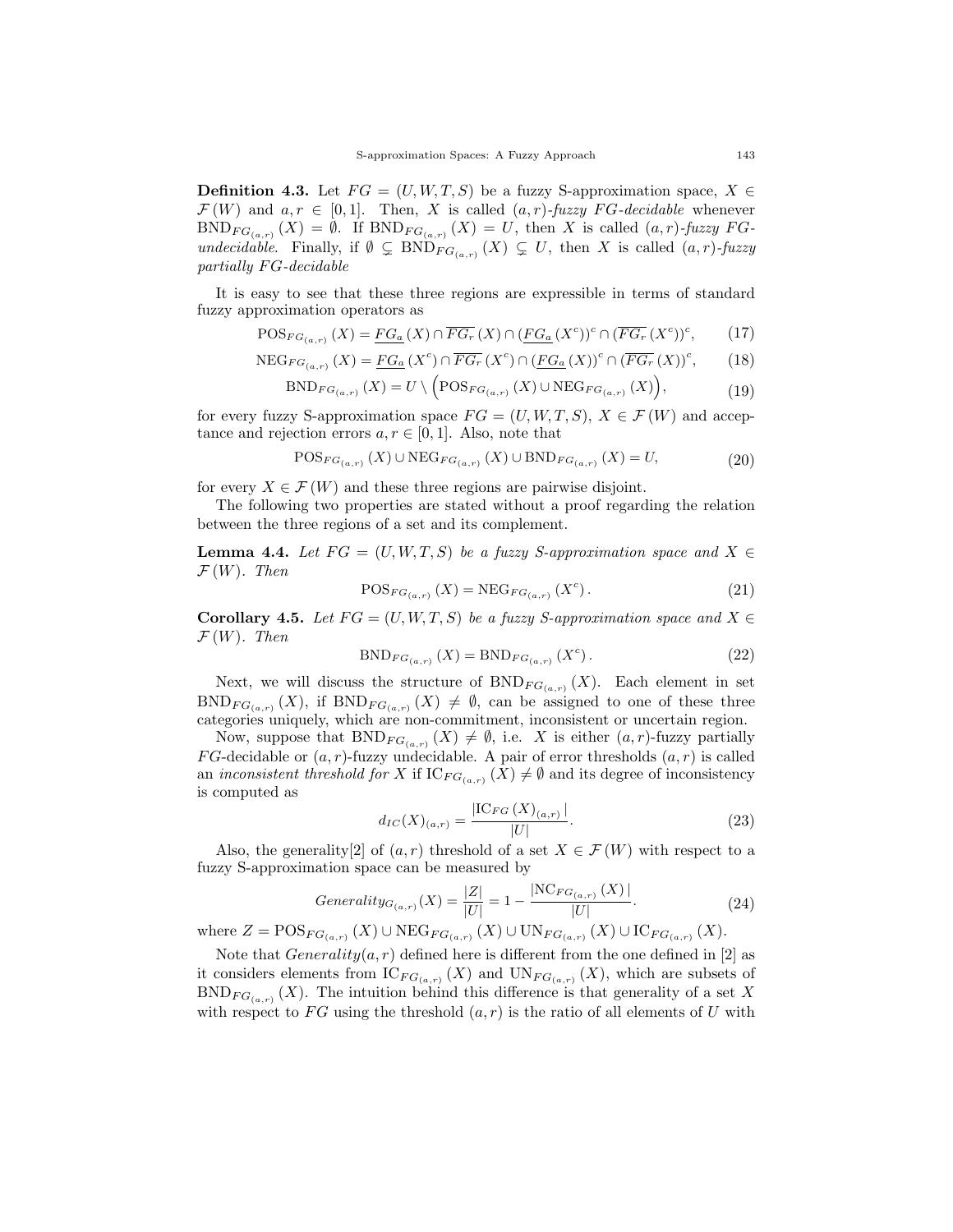a decision, either accept, reject, inconsistent or uncertain, to the total number of elements of U.

Up to now, we did not assume any relation between a and r except that  $a, r \in$ [0, 1]. However, from now on we assume that  $0 \leq r < a \leq 1$ . This assumption makes Table 3 simpler by removing seven rows from it. The simplified version is given in Table 4 for easier reference. Using this assumption, the Figures 1 to 3 can be simplified, too.

| As $X$                 | $\overline{S(T(x),X)}$ |             |          |          | $S(T(x), X^c)$ |             |          |          |
|------------------------|------------------------|-------------|----------|----------|----------------|-------------|----------|----------|
|                        | $\geq a$               | $\langle a$ | $\leq r$ | $\geq r$ | $\geq a$       | $\langle a$ | $\leq r$ | $\geq r$ |
| $\overline{UC}$        |                        |             |          |          |                |             |          |          |
| A                      |                        |             |          |          |                |             |          |          |
| ${\rm IC}$             |                        |             |          |          |                |             |          |          |
| $\overline{\text{NC}}$ |                        |             |          |          |                |             |          |          |
| $\rm UC$               |                        |             |          |          |                |             |          |          |
| $\rm UC$               |                        |             |          |          |                |             |          |          |
| $\overline{UC}$        |                        |             |          |          |                |             |          |          |
| ${\rm IC}$             |                        |             |          |          |                |             |          |          |
| $_{\rm R}$             |                        |             |          |          |                |             |          |          |

TABLE 4. Definition of Five Situations for Arbitrary  $0 \leq r <$  $a \leq 1$ , Fuzzy S-approximation Space  $FG = (U, W, T, S)$  and  $X \in \mathcal{F}(W)$  Where A:  $(a, r)$ -accept, R:  $(a, r)$ -reject, NC:  $(a, r)$ -Non-commitment, IC:  $(a, r)$ -Inconsistent and UC:  $(a, r)$ -Uncertainty

Using the assumption  $r < a$ , Definition 4.1 can be stated in a more natural way as

$$
\text{POS}_{FG_{(a,r)}}(X) = \{ x \in U \mid S(T(x), X) \ge a \text{ and } S(T(x), X^c) \le r \}, \tag{25}
$$

 $NEG_{FG_{(a,r)}}(X) = \{x \in U \mid S(T(x), X) \leq r \text{ and } S(T(x), X^{c}) \geq a\},$  (26)

$$
BND_{FG_{(a,r)}}(X) = U \setminus (POS_{FG_{(a,r)}}(X) \cup NEG_{FG_{(a,r)}}(X)).
$$
 (27)

These three regions can also be expressed in terms of the lower and upper approximations as

$$
POS_{FG_{(a,r)}}(X) = \underline{FG_a}(X) \cap \overline{FG_r}(X), \qquad (28)
$$

$$
NEG_{FG_{(a,r)}}(X) = \underline{FG_a}(X^c) \cap \overline{FG_r}(X^c), \qquad (29)
$$

$$
\text{BND}_{FG_{(a,r)}}(X) = U \setminus \left(\text{POS}_{FG_{(a,r)}}(X) \cup \text{NEG}_{FG_{(a,r)}}(X)\right),\tag{30}
$$

whenever  $0 \leq r < a \leq 1$ . The following theorem investigates the effect of changes in thresholds of acceptance and rejection in positive and negative regions.

**Theorem 4.6.** Let  $FG = (U, W, T, S)$  be a fuzzy S-approximation space, a, a', r, r' [0, 1] such that  $r < a$  and  $X \in \mathcal{F}(W)$ . Then

- (1)  $a < a'$  implies  $POS_{FG_{(a',r)}}(X) \subseteq POS_{FG_{(a,r)}}(X)$ ,
- (2)  $r' < r$  implies  $POS_{FG_{(a,r')}}(X) \subseteq POS_{FG_{(a,r)}}(X)$ ,
- (3)  $a < a'$  implies  $NEG_{FG_{(a',r)}}(X) \subseteq NEG_{FG_{(a,r)}}(X)$ ,
- (4)  $r' < r$  implies  $NEG_{FG_{(a,r')}}(X) \subseteq NEG_{FG_{(a,r)}}(X)$ .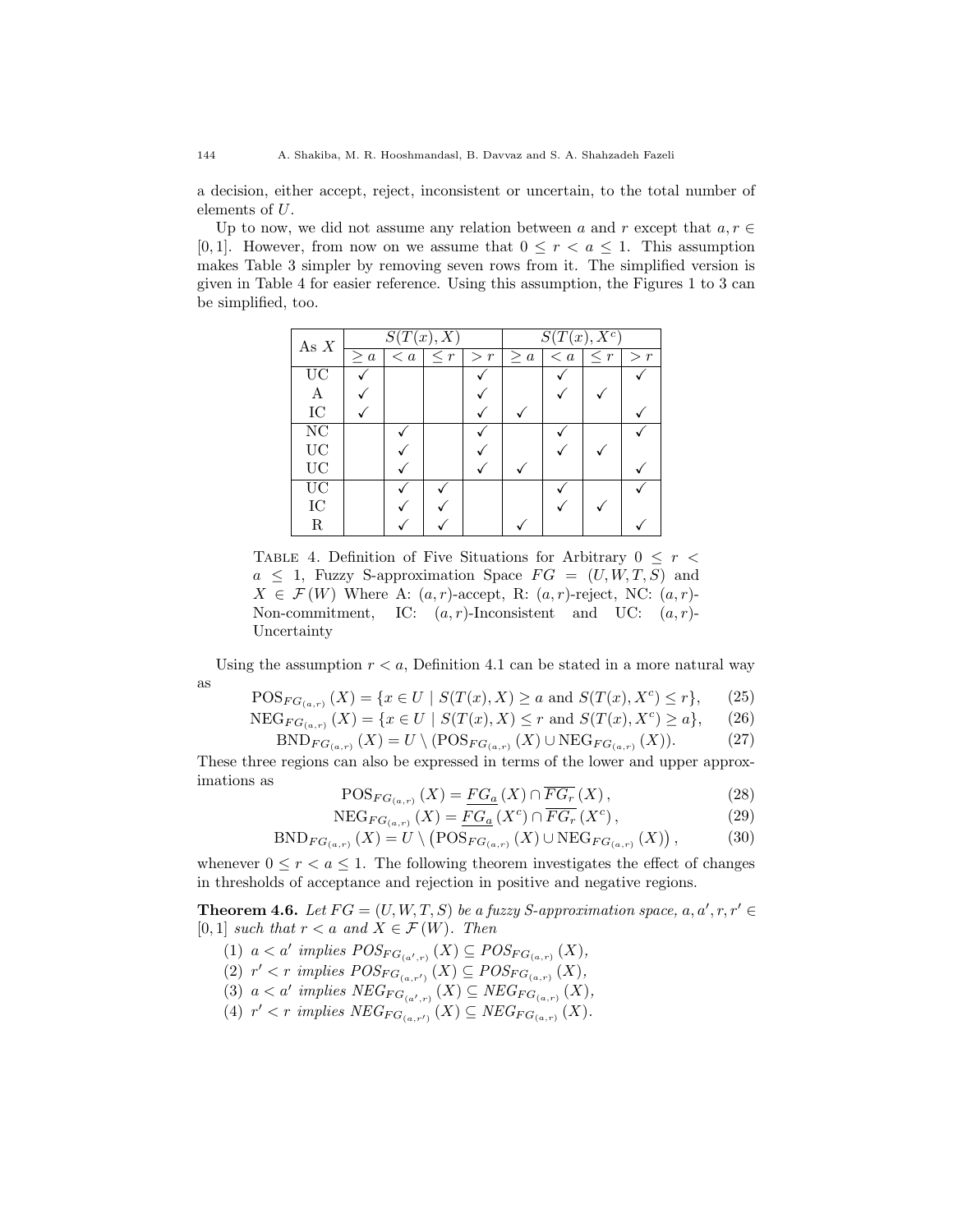*Proof.* The proof is direct from Equations (28) to (30).

Corollary 4.7. Let  $FG = (U, W, T, S)$  be a fuzzy S-approximation space,  $a, r \in$ [0, 1] such that  $r < a$  and  $X \in \mathcal{F}(W)$ . Then

- (1)  $r < r'$  implies  $|BND_{FG_{(a,r)}}(X)| \geq |BND_{FG_{(a,r')}}(X)|,$
- (2)  $a < a'$  implies  $|BND_{FG_{(a,r)}}(X)| \leq |BND_{FG_{(a',r)}}(X)|,$

The following corollary shows that changing threshold  $(a, r)$  to  $(a', r')$  such that  $0 \leq r' < r < a < a' \leq 1$  can make an  $(a, r)$ -fuzzy FG-decidable set  $X \in \mathcal{F}(W)$  to a partial  $FG$ -decidable or even  $FG$ -undecidable with respect to the new threshold pair  $(a', r')$ .

Corollary 4.8. Let  $FG = (U, W, T, S)$  be a fuzzy S-approximation space, a, a', r, r' [0, 1] such that  $r < a$  and  $X \in \mathcal{F}(W)$ . Then

- (1)  $a < a'$  and  $r' < r$  implies  $POS_{FG_{(a',r')}}(X) \subseteq POS_{FG_{(a,r)}}(X)$ , (2)  $a < a'$  and  $r' < r$  implies  $NEG_{FG_{(a',r')}}(X) \subseteq NEG_{FG_{(a,r)}}(X)$ ,
- (3)  $a < a'$  and  $r' < r$  implies  $BND_{FG_{(a,r)}}(X) \subseteq BND_{FG_{(a',r')}}(X)$ .

In [40], two measures of G-definability and G-undefinability are defined for standard or ordinary S-approximation spaces as

$$
\alpha_{G_{(a,r)}}(X) = 1 - \frac{|\text{BND}_{G_{(a,r)}}(X)|}{|U|},\tag{31}
$$

and

$$
\beta_{G_{\left(a,r\right)}}(X) = \begin{cases} \begin{array}{ll} |\text{BND}_{G_{\left(a,r\right)}}(X)| & \text{if } \text{POS}_{G_{\left(a,r\right)}}\left(X\right) \cup \text{NEG}_{G_{\left(a,r\right)}}\left(X\right) \neq \emptyset \\ \infty & \text{otherwise,} \end{array} \end{cases} \tag{32}
$$

respectively. These measures are extensible to fuzzy S-approximation spaces, too. From now on, by  $\alpha_{G_{(a,r)}}(X)$  and  $\beta_{G_{(a,r)}}(X)$  we mean the extended ones.

Corollary 4.9. Let  $FG = (U, W, T, S)$  be a fuzzy S-approximation space,  $0 \leq r' <$  $r < a < a' \leq 1$  and  $X \in \mathcal{F}(W)$ . Then

$$
\alpha_{FG_{(a',r')}}(X) \leq \alpha_{FG_{(a,r)}}(X),
$$

and

$$
\beta_{FG_{(a,r)}}(X) \leq \beta_{FG_{(a',r')}}(X).
$$

Example 4.10. Now assume that a third doctor wants to decide on the possible disease(s) that this patient may suffer. Suppose his/her observations lead to

$$
Z = \frac{w_1}{0.50} + \frac{w_2}{0.20} + \frac{w_3}{0.60} + \frac{w_4}{0.14} + \frac{w_5}{0.03} + \frac{w_6}{0.20} + \frac{w_7}{0.40}.
$$

Then, he/she will construct the three regions for the set X with respect to  $FG =$  $(U, W, T, S)$  where

$$
S(A, B) = \frac{|A \cap B|}{|A \cap B| + |A \setminus B| + |B \setminus A| + |A^c \cap B^c|},
$$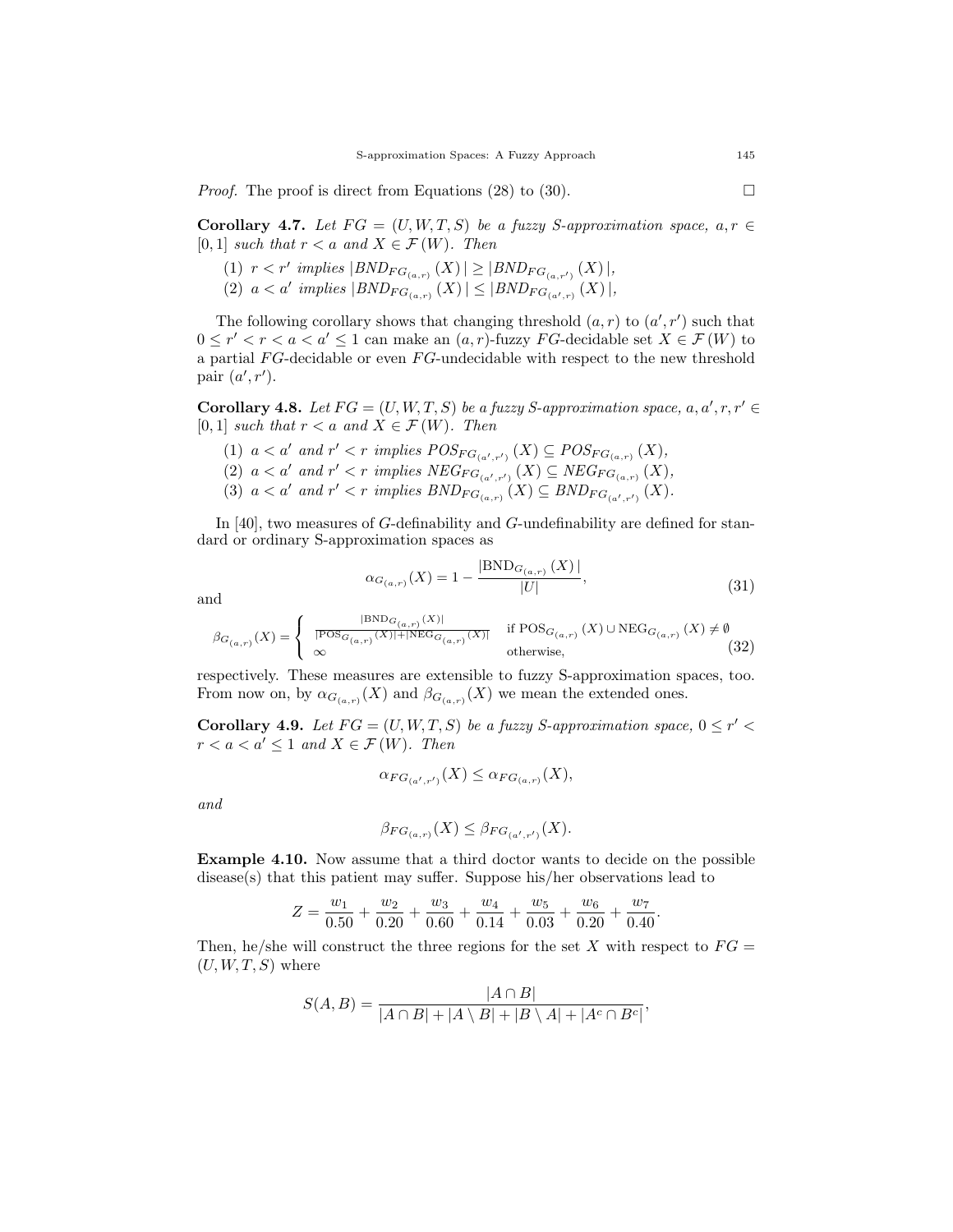for every  $A, B \in \mathcal{F}(W)[18]$ , as

$$
POS_{FG_{(a,r)}}(Z) = {u5},
$$
  
NEG<sub>FG\_{(a,r)}</sub> (Z) =Ø,  

$$
BND_{FG_{(a,r)}}(Z) = {u1, u2, u3, u4},
$$

for thresholds  $a = 0.40$  and  $r = 0.20$ . The interpretation of this result is that the patient under consideration suffers from disease  $u_5$ , but the decision for other diseases needs further investigations.

Moreover, the  $FG$ -definability and  $FG$ -undefinability of set  $Z$  are obtained as  $\alpha_{FG}(Z) = 0.20$  and  $\beta_{FG}(Z) = 4$ . Surprisingly, all the elements in BND<sub>FG<sub>(a,r)</sub> (Z)</sub> are due to inconsistency of threshold pairs, i.e. the degree of inconsistency of  $(a, r)$ for Z with respect to  $FG$  is  $d_{IC}(Z)_{(a,r)} = 0.80$ . Moreover,  $Generality_{G(a,r)}(Z) = 1$ . Note that if we choose  $a = 0.80$  and  $r = 0.10$ , then the degree of inconsistency would decrease to 0.60.

#### 5. Monotonicity

For ordinary S-approximation spaces [40], partial monotonicity was introduced as " $A \subseteq B$  and  $S(X, A) = 1$  implies  $S(X, B) = 1$ ". For fuzzy S-approximation spaces, we introduce the following condition as fully monotone or monotone for simplicity, which is a counterpart of partial monotonicity in ordinary S-approximation spaces.

**Definition 5.1** (Monotonicity). Let  $S : \mathcal{F}(W) \times \mathcal{F}(W) \rightarrow [0,1]$  be a decider. Then, it is called *fully monotone* or *monotone* if

$$
A \subseteq B \implies S(X, A) \le S(X, B),\tag{33}
$$

for every  $A, B, X \in \mathcal{F}(W)$ .

Note that every monotone mapping  $S$  is partial monotone, but the converse is not true. In what follows, we will show that monotonicity of fuzzy S-approximation spaces preserves all of the properties of partial monotone S-approximation spaces.

**Proposition 5.2.** Let  $FG = (U, W, T, S)$  be a monotone fuzzy S-approximation space. For all  $X, Y \in \mathcal{F}(W)$ , the followings hold:

> $(M1): X \subseteq Y$  implies  $\overline{FG}(X) \subseteq \overline{FG}(Y)$ ,  $(M2)$ :  $X \subseteq Y$  implies  $FG(X) \subseteq FG(Y)$ ,  $(M3): \overline{FG}(X \cup Y) \supseteq \overline{FG}(X) \cup \overline{FG}(Y),$  $(M4)$ :  $\overline{FG}(X \cap Y) \subseteq \overline{FG}(X) \cap \overline{FG}(Y)$ ,  $(M5): FG(X \cup Y) \supseteq FG(X) \cup FG(Y),$  $(M6)$ :  $FG(X \cap Y) \subseteq FG(X) \cap FG(Y)$ .

Proof. The proof is as follows:

 $(M1)$ : It is clear that by  $X \subseteq Y$ , we have  $Y^c = X^c$ . Since S is monotone, it follows that  $S(T(x), Y^c) \leq S(T(x), X^c)$  for every  $x \in U$  which implies that  $1-S(T(x),X^c) \leq 1-S(T(x),Y^c)$ . Hence,  $\mu_{\overline{FG}(X)}(x) \leq \mu_{\overline{FG}(Y)}(x)$  which means that  $\overline{FG}(X) \subset \overline{FG}(Y)$ .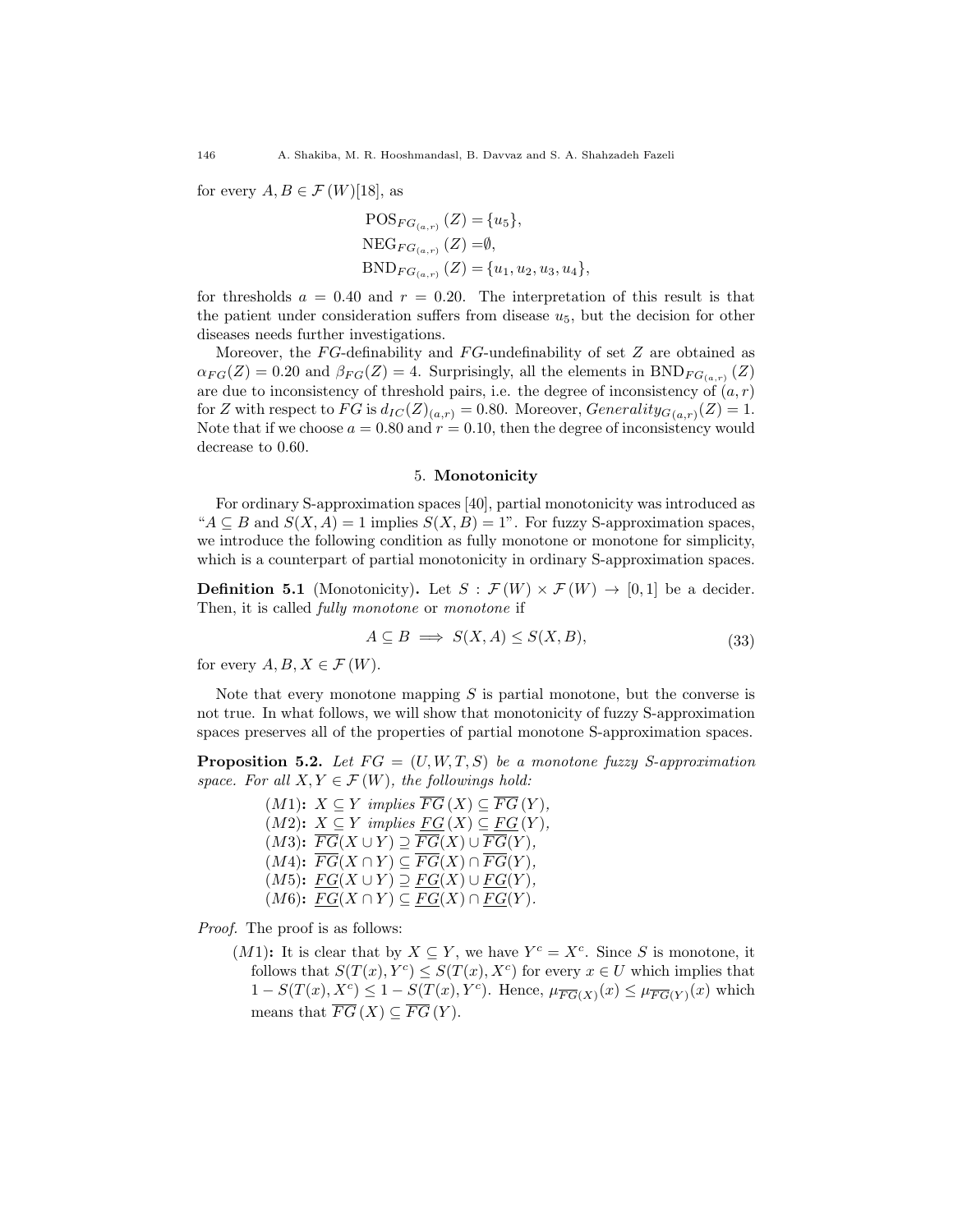- $(M2)$ : Since S is monotone, it follows that  $S(T(x), X) \leq S(T(x), Y)$  for every  $x \in U$ . Hence,  $\mu_{FG(X)}(x) \leq \mu_{FG(Y)}(x)$ , which means that  $FG(X) \subseteq$  $FG(Y)$ .
- (M3): From  $X \subseteq X \cup Y$ , we have  $(X \cup Y)^c \subseteq X^c$ . By monotonicity of S, we have  $S(T(x), (X \cup Y)^c) \subseteq S(T(x), X^c)$  which implies that  $1-S(T(x), X^c) \leq$  $1-S(T(x), (X \cup Y)^c)$  which is by the definition  $\overline{FG}(X \cup Y) \supseteq \overline{FG}(X)$ . By the same reasoning for  $Y$ , we obtain the claim.
- $(M4)$ : Given that  $X \cap Y \subseteq X$ , then  $X^c \subseteq (X \cap Y)^c$ . Hence  $S(T(x), X^c) \leq$  $S(T(x), (X \cap Y)^c)$  by monotonicity of S which implies that  $1-S(T(x), (X \cap Y)^c)$  $(Y)^c$   $\leq$  1 –  $S(T(x), X^c)$ . This is by the definition  $\overline{FG}(X \cap Y) \subseteq \overline{FG}(X)$ . By the same reasoning for Y, we obtain  $\overline{FG}(X \cap Y) \subset \overline{FG}(Y)$ . Hence, for every  $x \in U$ ,

$$
\mu_{\overline{FG}(X\cap Y)}(x) \le \min\left\{\mu_{\overline{FG}(X)}(x), \mu_{\overline{FG}(Y)}(x)\right\},\
$$

and the desired result is obtained.

 $(M5)$ : From  $X \subseteq X \cup Y$ , it is clear that  $(X \cup Y)^c \subseteq X^c$ . Hence by monotonicity of S, we have  $S(T(x), (X \cup Y)^c) \leq S(T(x), X^c)$ . So,  $1 - S(T(x), X^c) \leq$  $1-S(T(x), (X \cup Y)^c)$  which implies that  $FG(X) \subseteq FG(X \cup Y)$ . By the same reasoning, we have  $\underline{FG}(Y) \subseteq \underline{FG}(X \cup Y)$ . This implies

$$
\max\left\{\mu_{FG(X)}(x), \mu_{FG(Y)}(x)\right\} \leq \mu_{FG(X \cup Y)}(x),
$$

for every  $x \in U$  which concludes the proof.

 $(M6)$ : Given that  $X \cap Y \subseteq X$ , then  $S(T(x), X \cap Y) \leq S(T(x), X)$  by monotonicity of S. So,  $FG(X \cap Y) \subseteq FG(X)$ . With the same reasoning with Y, we can obtain  $FG(X \cap Y) \subseteq FG(Y)$ , hence

$$
\mu_{FG(X \cap Y)}(x) \le \min \{ \mu_{FG(X)}(x), \mu_{FG(Y)}(x) \},
$$

and the desired result is obtained.  $\hfill \square$ 

**Corollary 5.3.** Let  $FG = (U, W, T, S)$  be a monotone fuzzy approximation space,  $X, Y \in \mathcal{F}(W)$  and  $(a, r)$  a pair of error thresholds. Then

> $(M1): X \subseteq Y$  implies  $\overline{FG_r}(X) \subseteq \overline{FG_r}(Y)$ , (M2):  $X \subseteq Y$  implies  $\underline{FG_a}(X) \subseteq \underline{FG_a}(Y)$ ,  $(M3)$ :  $\overline{FG_a}(X \cup Y) \supseteq \overline{FG_a}(X) \cup \overline{FG_a}(Y)$ ,  $(M4)$ :  $\overline{FG_a}(X \cap Y) \subseteq \overline{FG_a}(X) \cap \overline{FG_a}(Y)$ ,  $(M5): FG_r(X \cup Y) \supseteq FG_r(X) \cup FG_r(Y),$  $(M6)$ :  $\overline{FG_r}(X \cap Y) \subseteq \overline{FG_r}(X) \cap \overline{FG_r}(Y)$ .

Proof. The proof for lower approximations with respect to acceptance threshold a are obtained by application of Proposition 2.3 and the properties of weak and strong  $\alpha$ -cuts.

**Theorem 5.4.** Let  $FG = (U, W, T, S)$  be a monotone fuzzy S-approximation space,  $X \in \mathcal{F}(W)$  and  $0 \leq r < a \leq 1$ . Then

$$
(M7): \overline{FG_r}(X) \subseteq (\underline{FG_a}(X^c))^c,
$$
  

$$
(M8): \underline{FG_a}(X) \subseteq (\overline{FG_r}(X^c))^c.
$$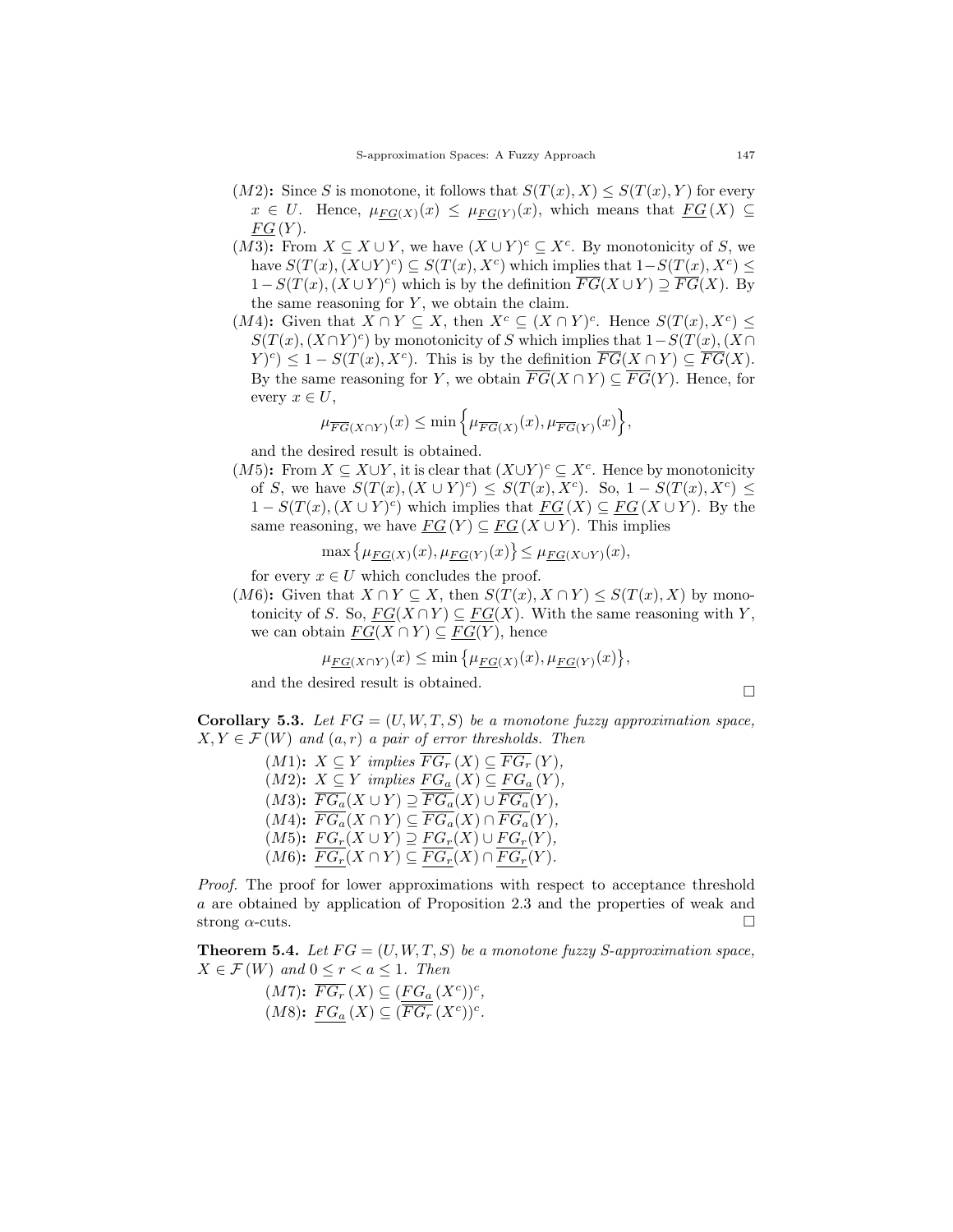**Lemma 5.5.** Let  $FG = (U, W, T, S)$  be a monotone fuzzy S-approximation space,  $X \in \mathcal{F}(W)$  and  $a, r \in [0,1]$ . Then  $FG_a(W) = U$  if and only if for every  $x \in U$ , there exists  $Y \in \mathcal{F}(W)$  such that  $S(T(x), Y) \geq a$ .

Corollary 5.6. Let  $FG = (U, W, T, S)$  be a monotone fuzzy S-approximation space,  $X \in \mathcal{F}(W)$ ,  $0 \leq r < a \leq 1$  and  $FG_a(W) = U$ . Then,  $\overline{FG_r}(\emptyset) = \emptyset$ .

**Lemma 5.7.** Let  $FG = (U, W, T, S)$  be a monotone fuzzy S-approximation space,  $X \in \mathcal{F}(W)$  and  $a, r \in [0,1]$ . Then  $\overline{FG_r}(\emptyset) = \emptyset$  if and only if for every  $x \in U$ ,  $S(T(x), W) > r.$ 

**Lemma 5.8.** Let  $FG = (U, W, T, S)$  be a monotone fuzzy S-approximation space,  $X \in \mathcal{F}(W)$  and  $a, r \in [0,1]$ . Then  $FG_a(\emptyset) = \emptyset$  if and only if for every  $x \in U$ ,  $S(T(x), \emptyset) < a.$ 

**Lemma 5.9.** Let  $FG = (U, W, T, S)$  be a monotone fuzzy S-approximation space,  $X \in \mathcal{F}(W)$  and  $a, r \in [0,1]$ . Then  $\overline{FG_r}(W) = U$  if and only if for every  $x \in U$ ,  $S(T(x), \emptyset) \leq r$ .

Corollary 5.10. Let  $FG = (U, W, T, S)$  be a monotone fuzzy S-approximation space,  $X \in \mathcal{F}(W)$  and  $0 \leq r < a \leq 1$ . Then  $FG_a(\emptyset) = \emptyset$  and  $\overline{FG_r}(W) = U$  if and only if for every  $x \in U$ ,  $S(T(x), \emptyset) \leq r$ .

**Corollary 5.11.** Let  $FG = (U, W, T, S)$  be a monotone fuzzy S-approximation space,  $X \in \mathcal{F}(W)$  and  $0 \leq r < a \leq 1$ . Then

- $FG_a (\emptyset) = \overline{FG_r} (\emptyset) = \emptyset,$
- $FG_a(W) = \overline{FG_r}(W) = \emptyset,$

if and only if

$$
\forall x \in U, S(T(x), \emptyset) \le r \text{ and } \exists Y \subseteq W, S(T(x), Y) \ge a.
$$

The Lemmas 5.5 and 5.7 to 5.9 and Corollaries 5.6 and 5.10 are summarized in Table 5.

| Condition                                                   | $FG(\emptyset)_a$ | $FG(\emptyset)$ | FG(W) | FG(W) | Description  |
|-------------------------------------------------------------|-------------------|-----------------|-------|-------|--------------|
| $\forall x \in U, \exists Y \subseteq W, S(T(x), Y) \geq a$ |                   |                 |       |       | $5.5 \& 5.6$ |
| $\forall x \in U, S(T(x), W) > r$                           |                   |                 |       |       | 5.7          |
| $\forall x \in U, S(T(x), \emptyset) < a$                   |                   |                 |       |       | 5.8          |
| $\forall x \in U, S(T(x), \emptyset) \leq r$                |                   |                 |       |       | 5.9          |
| $\forall x \in U, S(T(x), \emptyset) \leq r \leq a$         |                   |                 |       |       | 5.10         |

Table 5. Summary of Lemmas 5.5 and 5.7 to 5.9 and

Corollaries 5.6 and 5.10

**Theorem 5.12.** Let  $FG = (U, W, T, S)$  be a monotone fuzzy S-approximation space,  $X, Y \in \mathcal{F}(W)$  and  $a, r \in [0,1]$ . Then

- (1)  $X \subseteq Y$  implies  $POS_{FG_{(a,r)}}(X) \subseteq POS_{FG_{(a,r)}}(Y)$ ,
- (2)  $X \subseteq Y$  implies  $NEG_{FG_{(a,r)}}(Y) \subseteq NEG_{FG_{(a,r)}}(X)$ ,
- (3)  $POS_{FG_{(a,r)}}(X \cup Y) \supset POS_{FG_{(a,r)}}(X) \cup POS_{FG_{(a,r)}}(Y),$
- (4)  $NEG_{FG_{(a,r)}}(X \cup Y) \subseteq NEG_{FG_{(a,r)}}(X) \cup NEG_{FG_{(a,r)}}(Y),$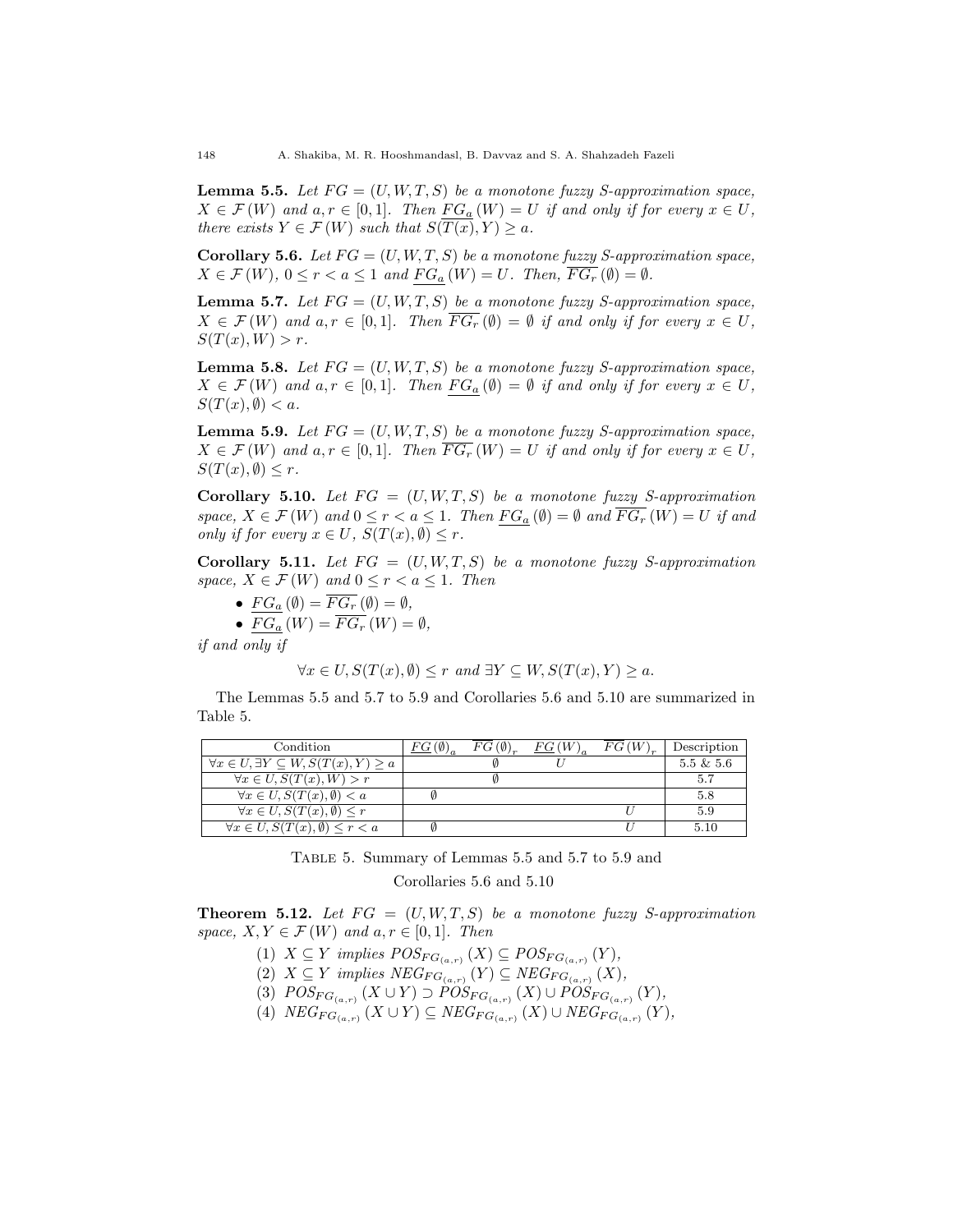(5)  $POS_{FG_{(a,r)}}(X \cap Y) \subseteq POS_{FG_{(a,r)}}(X) \cap POS_{FG_{(a,r)}}(Y),$ (6)  $NEG_{FG_{(a,r)}}(X\cap Y)\supseteq NEG_{FG_{(a,r)}}(X)\cap NEG_{FG_{(a,r)}}(Y).$ 

### 6. Weak Complement Compatibility

The notion of complement compatibility was introduced in [40] in order to make the lower approximation of a set included into the upper approximation of that set. For the same reason, we will introduce the notion of weak complement compatibility for fuzzy S-approximation spaces with an slight difference to the complement compatible notion in [40].

Definition 6.1 (Weak Complement Compatible Fuzzy S-approximation Space). Let  $FG = (U, W, T, S)$  be a fuzzy S-approximation space. Then, FG is called weak complement compatible if

$$
S(T(x), X) + S(T(x), X^{c}) \le 1,
$$
\n(34)

,

for every  $x \in U$  and  $X \in \mathcal{F}(W)$ .

**Proposition 6.2.** Let  $FG = (U, W, T, S)$  be a weak complement compatible fuzzy S-approximation space. Then for any  $X \in \mathcal{F}(W)$ ,  $\underline{FG}(X) \subseteq \overline{FG}(X)$ .

*Proof.* By the definition,  $\mu_{FG(X)}(x) = S(T(x), X)$  for every  $X \in \mathcal{F}(W)$  and  $x \in$ U. Since FG is weak complement compatible, it follows that  $S(T(x), X) \leq 1$  $S(T(x), X^c)$  which implies that  $\mu_{FG(X)}(x) \leq \mu_{FG(X)}(x)$ . Hence, the desired result is obtained.  $\square$ 

**Theorem 6.3.** Let  $FG = (U, W, T, S)$  be a weak complement compatible fuzzy Sapproximation space,  $X \in \mathcal{F}(W)$  and  $a, b \in [0, 1]$ . Then

(**W1**): 
$$
\overline{FG}(X)_r = \underline{FG}(X)_{1-r}
$$
,  
(**W2**):  $\underline{FG}(X)_a = \overline{FG}(X)_{1-a}$ .

Example 6.4. Assume that these three doctors has a common supervisor who uses  $FG_{final} = (U, W, T, S)$  to make the final decision where

$$
S(A, B) = \begin{cases} \frac{|A \cap B|}{|B|} & \text{if } B \neq \emptyset \\ 0 & otherwise \end{cases}
$$

for every  $A, B \in \mathcal{F}(W)[40]$ . It is easy to see that S is monotone.

He/She has access to  $X, Y, Z \in \mathcal{F}(W)$  as observations made by his/her three employees, so he/she would obtain the followings using  $a = 0.05$  and  $r = 0.09$ :

$$
POS_{FG_{(a,r)}}(X) = \emptyset, \tPOS_{FG_{(a,r)}}(Y) = \emptyset, \nNEG_{FG_{(a,r)}}(X) = \{u_3, u_4\}, \tNEG_{FG_{(a,r)}}(Y) = \{u_3\}, \nBND_{FG_{(a,r)}}(X) = \{u_1, u_2, u_5\}, \tBND_{FG_{(a,r)}}(Y) = \{u_1, u_2, u_4, u_5\},
$$

$$
POS_{FG_{(a,r)}}(Z) = \{u_3, u_4\},
$$
  
NEG<sub>FG\_{(a,r)}}(Z) = \emptyset,  
BND\_{FG\_{(a,r)}}(Z) = \{u\_1, u\_2, u\_5\},</sub>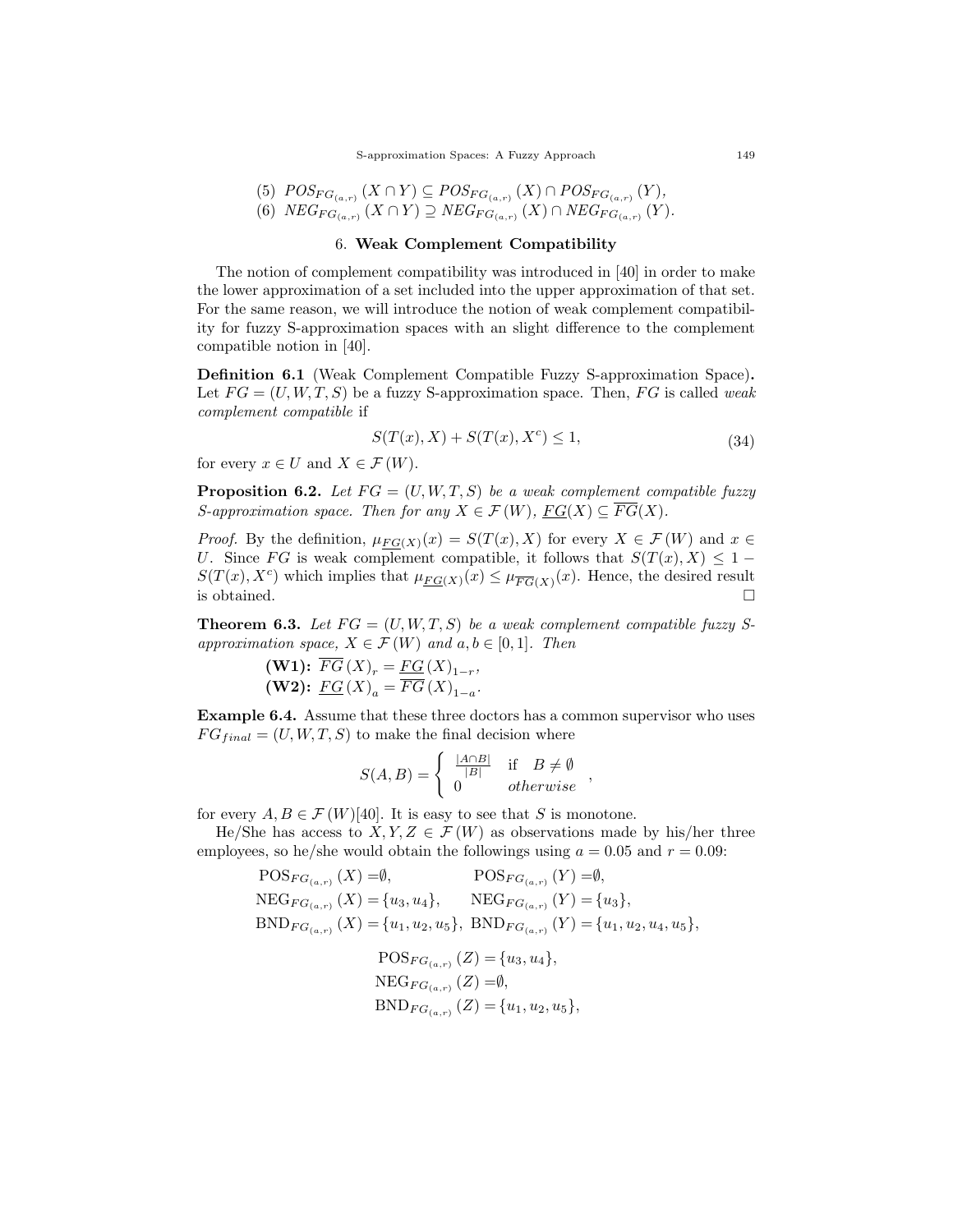$\mathrm{POS}_{FG_{(a,r)}}(X\cap Y)=\emptyset,$  $NEG_{FG_{(a,r)}}(X\cap Y) = \{u_3, u_4\}, \qquad \text{NEG}_{FG_{(a,r)}}(X\cup Y) = \{u_3\},\$  $BND_{FG_{(a,r)}}(X \cap Y) = \{u_1, u_2, u_5\}, \ BND_{FG_{(a,r)}}(X \cup Y) = \{u_1, u_2, u_4, u_5\},\$  $\mathrm{POS}_{FG_{(a,r)}}(X\cup Y)=\emptyset,$ 

$$
\begin{aligned}\n\text{POS}_{FG_{(a,r)}}(X \cap Z) &= \emptyset, & \text{POS}_{FG_{(a,r)}}(X \cup Z) &= \{u_3, u_4\}, \\
\text{NEG}_{FG_{(a,r)}}(X \cap Z) &= \{u_3, u_4\}, & \text{NEG}_{FG_{(a,r)}}(X \cup Z) &= \emptyset, \\
\text{BND}_{FG_{(a,r)}}(X \cap Z) &= \{u_1, u_2, u_5\}, & \text{BND}_{FG_{(a,r)}}(X \cup Z) &= \{u_1, u_2, u_5\},\n\end{aligned}
$$

```
\mathrm{POS}_{FG_{(a,r)}}(Z \cap Y) = \emptyset,NEG_{FG_{(a,r)}}(Z\cap Y)={u_3},BND_{FG_{(a,r)}}(Z \cap Y) = \{u_1, u_2, u_4, u_5\}, \ BND_{FG_{(a,r)}}(Z \cup Y) = \{u_1, u_2, u_5\},\POS_{FG_{(a,r)}}(Z \cup Y) = \{u_3, u_4\},\NEG_{FG_{(a,r)}}(Z\cup Y)=\emptyset,
```
and

 $\mathrm{POS}_{FG_{(a,r)}}(X\cap Y\cap Z)=\emptyset,$  $NEG_{FG_{(a,r)}}(X\cap Y\cap Z)=\{u_3,u_4\},\$  $BND_{FG_{(a,r)}}(X \cap Y \cap Z) = \{u_1, u_2, u_5\},\$  $POS_{FG_{(a,r)}}(X\cup Y\cup Z)=\{u_3,u_4\},\$  $NEG_{FG_{(a,r)}}(X\cup Y\cup Z)=\emptyset,$  $BND_{FG_{(a,r)}}(X\cup Y\cup Z)=\{u_1,u_2,u_5\}.$ 

# 7. Conclusion and Future Research Directions

The main contributions of this paper are as follows:

- (1) Introducing and studying the notion of fuzzy S-approximation operators and three pairs of lower and upper approximation operators.
- (2) Introducing and studying a pair of thresholds and giving its interpretations along defining five situations regarding these thresholds, that is  $(a, r)$ acceptance,  $(a, r)$ -rejection, non-commitment, inconsistent and uncertain.
- (3) Illustrating the application of fuzzy S-approximation spaces using a sample disease diagnosis system along the paper.
- (4) Defining and studying three-way regions for a fuzzy S-approximation space using a pair of thresholds.
- (5) Introducing some measures of inconsistency and generality regarding three regions.
- (6) Introducing and investigating two new subclasses of fuzzy S-approximation spaces, monotone and weak compatible ones.

Acknowledgements. Authors would like to express their sincere thanks to the anonymous reviewers whose suggestions made this work better.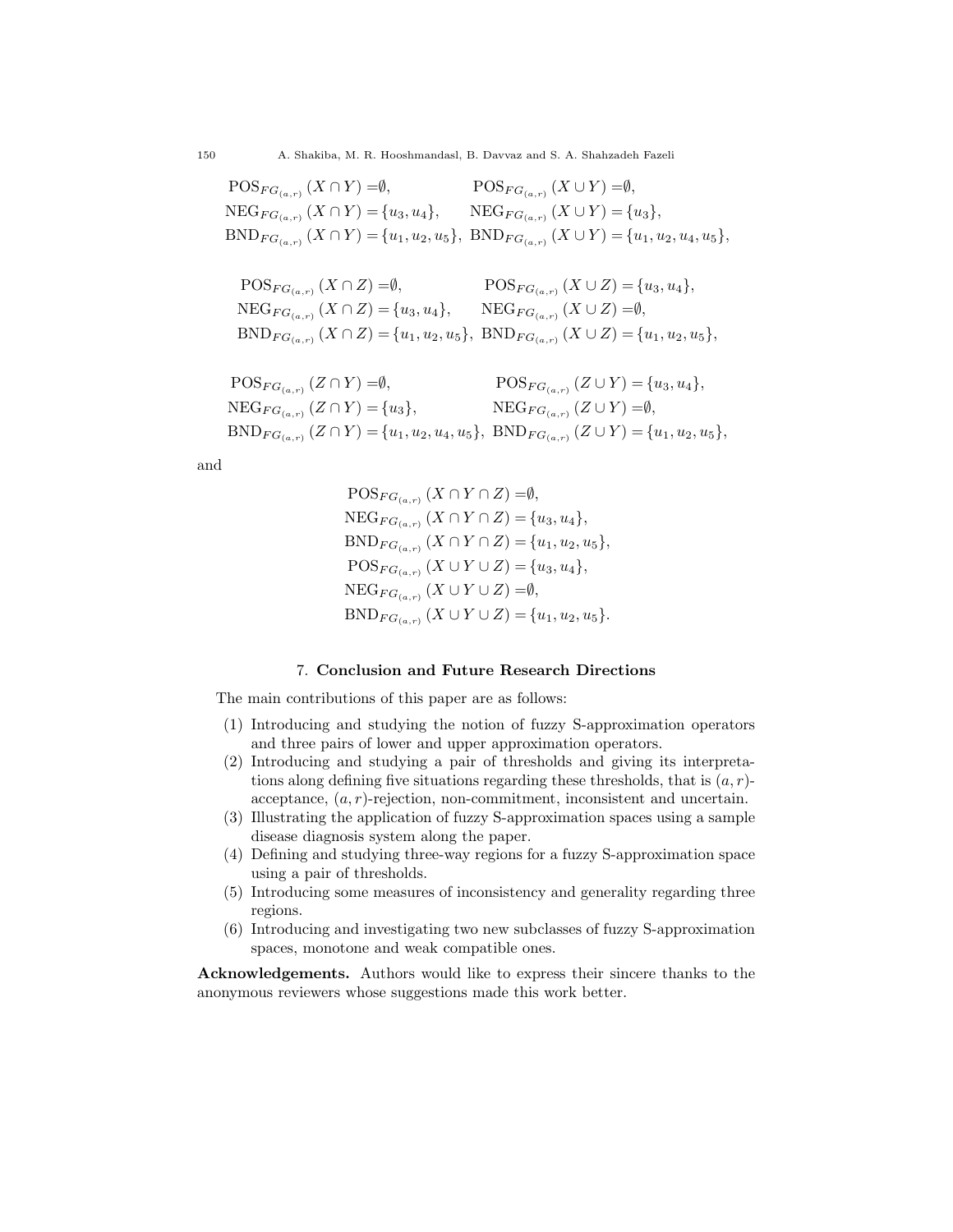#### **REFERENCES**

- [1] M. Alamuri, B. R. Surampudi and A. Negi, A survey of distance/similarity measures for categorical data, In 2014 International Joint Conference on Neural Networks, IJCNN (2014), 1907-1914.
- [2] N. Azam and J. T. Yao, Analyzing uncertainties of probabilistic rough set regions with gametheoretic rough sets, International Journal of Approximate Reasoning,  $55(1)$  (2014), 142-155, 2014.
- [3] C. Cornelis, M. De Cock and A. M. Radzikowska, *Fuzzy rough sets: from theory into practice*, Handbook of Granular computing, (2008), 533-552.
- [4] B. Davvaz, A short note on algebraic T-rough sets, Information Sciences, 178 (2008), 3247- 3252.
- [5] B. Davvaz, Approximations in n-ary algebraic systems, Soft Computing, 12(4) (2008), 409- 418.
- [6] B. Davvaz, Approximations in a semigroup by using a neighbourhood system, International Journal of Computer Mathematics, 88(4) (2011), 709-713.
- [7] B. Davvaz and M. Mahdavipour, Rough approximations in a general approximation space and their fundamental properties, International Journal of General Systems,  $37(3)$  (2008), 373–386.
- [8] A. P. Dempster, Upper and lower probabilities induced by a multivalued mapping, The Annals of Mathematical Statistics, 38(2) (1967), 325–339.
- [9] D. Dubois and H. Prade, Rough fuzzy sets and fuzzy rough sets, International Journal of General Systems, 17(2-3) (1990), 191–209.
- [10] A. Gomolinska, Approximation spaces based on relations of similarity and dissimilarity of objects, Fundamenta Informaticae,  $79(3)$  (2007), 319–333.
- [11] A. Gomolinska, On certain rough inclusion functions, Transactions on Rough Sets IX, Springer Berlin Heidelberg, (2008), 35–55.
- [12] A. Gomolinska, Rough approximation based on weak q-RIFs, Transactions on Rough Sets X, Springer Berlin Heidelberg, (2009), 117–135.
- [13] A. Gomolinska and M. Wolski, Rough inclusion functions and similarity indices, Fundamenta Informaticae, 133(2) (2014), 149–163.
- [14] S. Greco, B. Matarazzo and R. Slowinski, Rough approximation of a preference relation by dominance relations, European Journal of Operational Research,  $117(1)$  (1999), 63–83.
- [15] J. W. Grzymala Busse, Knowledge acquisition under uncertainty a rough set approach, Journal of Intelligent and Robotic Systems, 1(1) (1988), 3–16.
- [16] J. W. Grzymala Busse, Rough-set and Dempster-Shafer approaches to knowledge acquisition under uncertainty – a comparison, Technical report, University of Kansas, 1987.
- [17] M. R. Hooshmandasl, A. Shakiba, A. K. Goharshady and A. Karimi, S-approximation: A new approach to algebraic approximation, Journal of Discrete Mathematics, 2014 (2014),  $1 - 5$ .
- [18] M. J. Lesot, M. Rifqi and H. Benhadda, Similarity measures for binary and numerical data: a survey, International Journal of Knowledge Engineering and Soft Data Paradigms, 1(1) (2009), 63–84.
- [19] T. J. Li, Rough approximation operators on two universes of discourse and their fuzzy extensions, Fuzzy Sets and Systems, 159(22) (2008), 3033–3050.
- [20] P. Lingras and R. Jensen, Survey of rough and fuzzy hybridization, IEEE International Fuzzy Systems Conference, (2007), 1–6.
- [21] C. Liu, D. Miao and N. Zhang, Graded rough set model based on two universes and its properties, Knowledge-Based Systems,  $33(0)$  (2012),  $65 - 72$ .
- [22] G. Liu, Rough set theory based on two universal sets and its applications, Knowledge-Based Systems, 23(2) (2010), 110–1150.
- [23] N. N. Morsi and M. M. Yakout, Axiomatics for fuzzy rough sets, Fuzzy Sets and Systems, 100(1) (1998), 327–342.
- [24] A. Nakamura, Fuzzy rough sets, Note on Multiple-valued Logic in Japan,  $9(8)$  (1988), 1–8.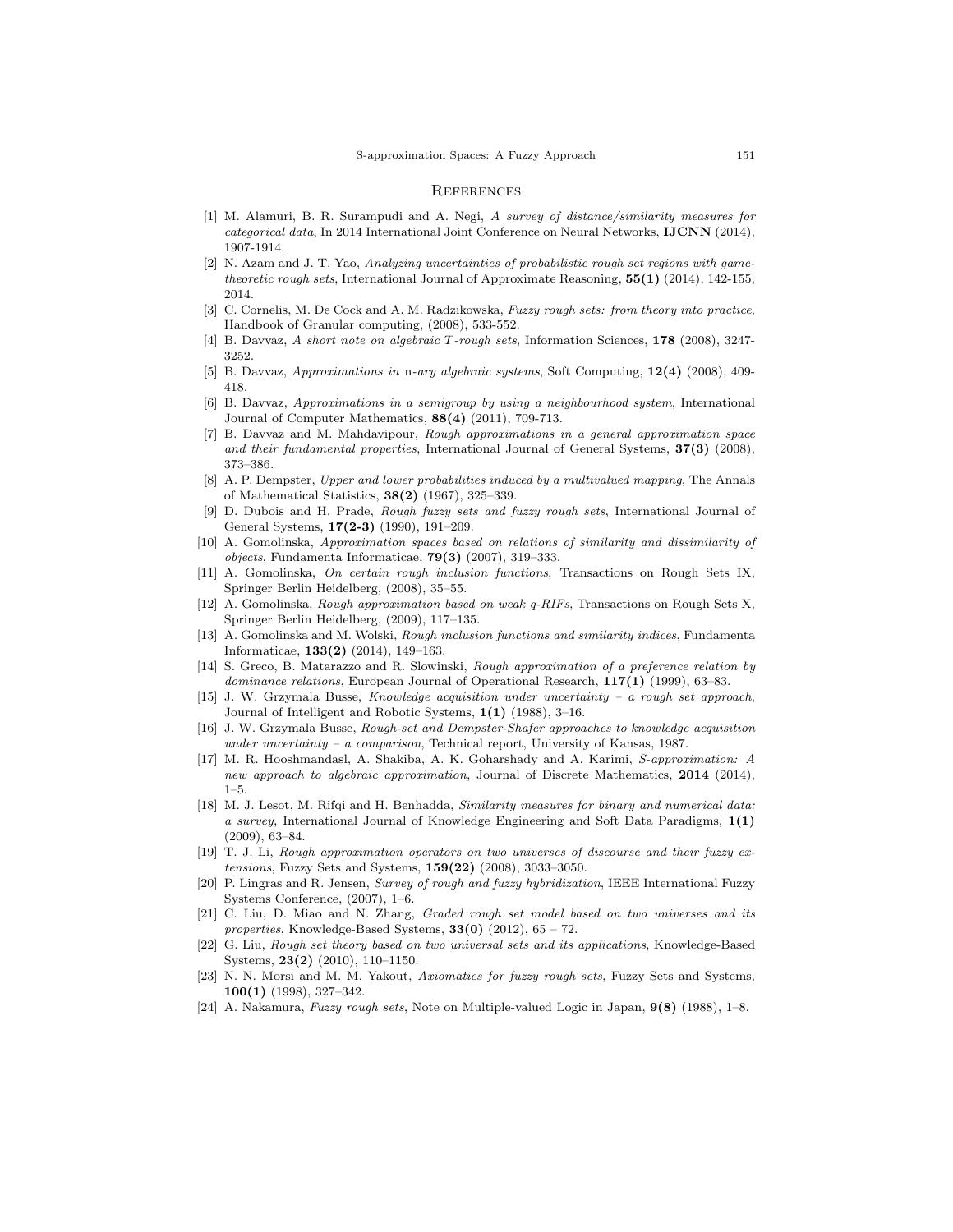- [25] S. Nanda and S. Majumdar, Fuzzy rough sets, Fuzzy Sets and Systems, 45(2) (1992), 157– 160.
- [26] S. K. Pal, L. Polkowski and A. Skowron, Rough-Neural Computing: Techniques for Computing with Words, Artificial intelligence, Springer Berlin Heidelberg, 2004.
- Z. Pawlak, Rough Sets: Theoretical Aspects of Reasoning About Data, Kluwer Academic Publishers, 1991.
- [28] Z. Pawlak and A. Skowron, Rough membership functions, Advances in the Dempster-Shafer Theory of Evidence, John Wiley & Sons, (1994), 251–271.
- [29] Z. Pawlak, S. K. M. Wong, and W. Ziarko, Rough sets: Probabilistic versus deterministic approach, International Journal of Man-Machine Studies, 29 (1988), 81–95.
- [30] Z. Pawlak, Rough sets, International Journal of Computer and Information Sciences, 11 (1982), 341–356.
- [31] Z. Pawlak, Vagueness and uncertainty: A rough set perspective, Computational Intelligence, 11(2) (1995), 227–232.
- [32] Z. Pawlak, Rough set theory and its applications to data analysis, Cybernetics & Systems, 29(7) (1998), 661–688.
- [33] Z. Pei and Z. B. Xu, Rough set models on two universes, International Journal of General Systems, 33(5) (2004), 569–581.
- [34] L. Polkowski, Rough sets: Mathematical foundations, Physica Verlag, 15 (2002).
- [35] L. Polkowski and A. Skowron, Rough mereology: A new paradigm for approximate reasoning, International Journal of Approximate Reasoning, 15(4) (1996), 333–365.
- [36] L. Polkowski and A. Skowron, Rough mereology, Methodologies for Intelligent Systems, Springer Berlin Heidelberg, (1994), 85–94.
- [37] A. M. Radzikowska and E. E. Kerre, A comparative study of fuzzy rough sets, Fuzzy Sets and Systems, 126(2) (2002), 137–155.
- [38] A. M. Radzikowska and E. E. Kerre, A comparative study of fuzzy rough sets, Fuzzy Sets and Systems, 126(2) (2002), 137–155.
- [39] G. Shafer, A mathematical theory of evidence, Princeton university press Princeton, 1 (1976).
- [40] A. Shakiba and M. R. Hooshmandasl, S-approximation spaces: A three-way decision approach, Fundamenta Informaticae, 139(3) (2015), 307–328.
- [41] A. Shakiba and M. R. Hooshmandasl, Neighborhood system S-approximation spaces and applications, Knowledge and Information Systems, (2015), 1–46.
- [42] Y. Shen and F. Wang, Variable precision rough set model over two universes and its properties, Soft Computing, 15(3) (2011),557–567.
- [43] A. Skowron and J. Stepaniuk, Tolerance approximation spaces, Fundamenta Informaticae, 27(2) (1996), 245–253.
- [44] R. Slowinski and D. Vanderpooten, A generalized definition of rough approximations based on similarity, IEEE Transactions on Knowledge and Data Engineering,  $12(2)$  (2000), 331–336.
- [45] B. Sun, Z. Gong and D. Chen, Fuzzy rough set theory for the interval-valued fuzzy information systems, Information Sciences,  $178(13)$  (2008), 2794-2815.
- [46] B. Sun and W. Ma, Fuzzy rough set model on two different universes and its application, Applied Mathematical Modelling, 35(4) (2011), 1798–1809.
- [47] S. K. M. Wong, L. S. Wang, and Y. Y. Yao, Interval structure: A framework for representing uncertain information, Proceedings of the Eighth International Conference on Uncertainty in Artificial Intelligence, UAI'92 (1992), 336–343.
- [48] W. Z. Wu, J. Sheng Mi and W. Xiu Zhang, Generalized fuzzy rough sets, Information Sciences, 151 (2003), 263–282.
- [49] W. Xu, W. Sun, Y. Liu and W. Zhang, Fuzzy rough set models over two universes, International Journal of Machine Learning and Cybernetics,  $4(6)$  (2013), 631–645.
- [50] S. Yamak, O. Kazanci and B. Davvaz, Generalized lower and upper approximations in a ring, Information Sciences, 180(9) (2010), 1759–1768.
- [51] R. Yan, J. Zheng, J. Liu and C. Qin, Rough set over dual-universes in fuzzy approximation space, Iranian Journal of Fuzzy Systems,  $9(3)$  (2012), 79–91.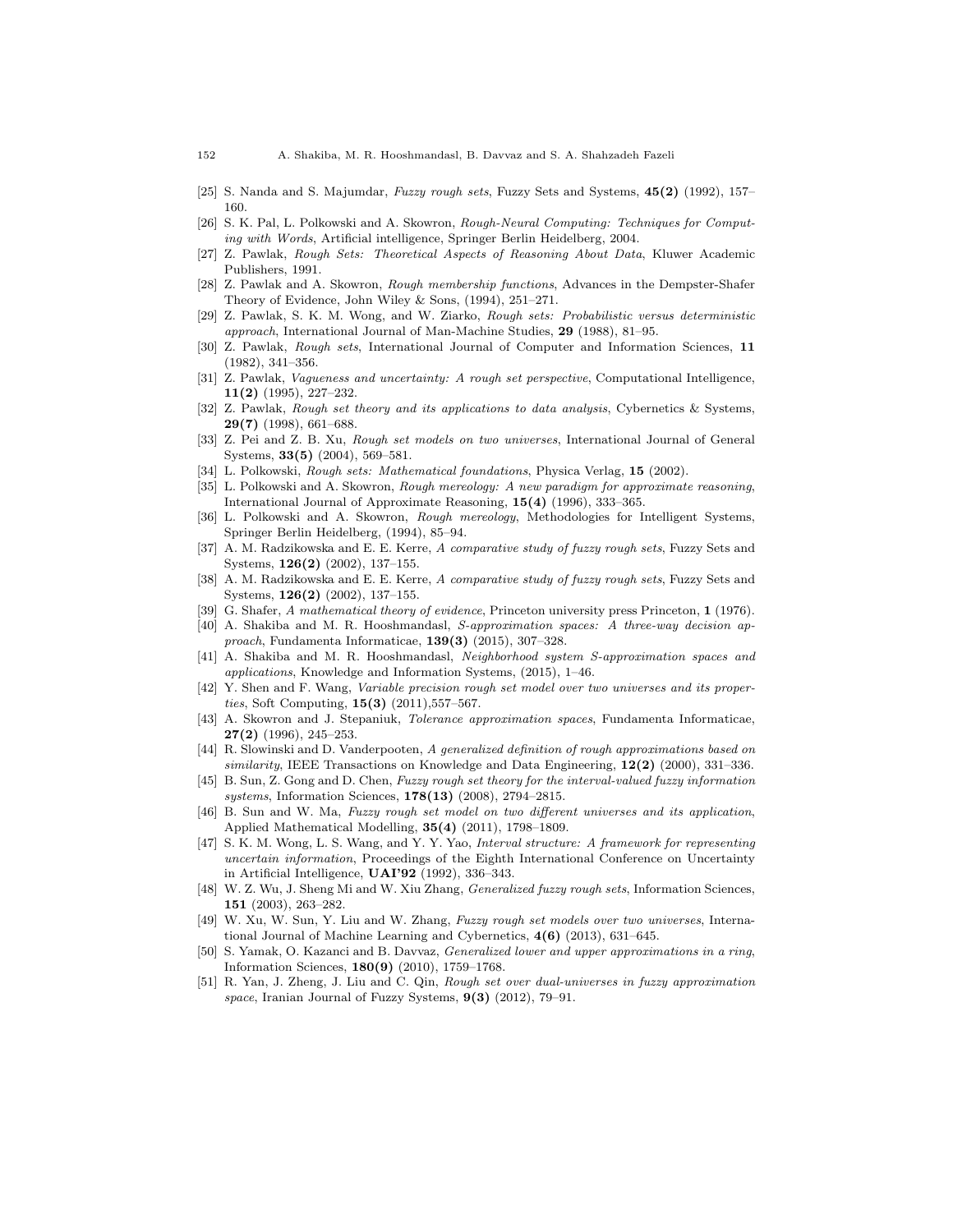- [52] Q. Yang and X. Wu, 10 challenging problems in data mining research, International Journal of Information Technology & Decision Making, 5(4) (2006), 597–604.
- [53] Y. Y. Yao, A comparative study of fuzzy sets and rough sets, Information Sciences, 109(14) (1998), 227–242.
- [54] Y. Y. Yao, Probabilistic approaches to rough sets, Expert Systems, 20(5) (2003), 287–297.
- [55] Y. Y. Yao and P. J. Lingras, Interpretations of belief functions in the theory of rough sets, Information Sciences, 104(1-2) (1998), 81–106.
- [56] Y. Y. Yao, Probabilistic rough set approximations, International Journal of Approximate Reasoning, 49(2) (2008), 255–271.
- [57] Y. Y. Yao, Three-way decision: an interpretation of rules in rough set theory, International Conference on Rough Sets and Knowledge Technology, Springer Berlin Heidelberg, (2009), 642–649.
- [58] Y. Y. Yao, An outline of a theory of three-way decisions, Rough Sets and Current Trends in Computing, Springer Berlin Heidelberg, (2012), 1–17.
- [59] Y. Y. Yao and X. Deng, *Quantitative rough sets based on subsethood measures*, Information Sciences, **267** (2014), 306-322.
- [60] Y. Y. Yao, Combination of rough and fuzzy sets based on α-level sets, Rough sets and Data Mining, Springer, (1997), 301–321.
- [61] Y. Y. Yao, Generalized rough set models, Rough Sets in Knowledge Discovery 1: Methodology and Approximations, Studies in Fuzziness and Soft Computing, Physica Verlag Heidelberg, 1 (1998), 286–318.
- [62] Y. Y. Yao and T. Y. Lin, Generalization of rough sets using modal logic, Intelligent Automation and Soft Computing, 2(2) (1996), 103–120.
- [63] L. A. Zadeh, *Fuzzy sets*, Information and Control, **8(3)** (1965), 338–353.
- [64] L. A. Zadeh, The role of fuzzy logic in the management of uncertainty in expert systems, Fuzzy Sets and Systems, 11(1) (1983), 197–198.
- [65] L. A. Zadeh, A simple view of the Dempster-Shafer theory of evidence and its implication for the rule of combination, AI magazine,  $7(2)$  (1986), 85–90.
- [66] H. Y. Zhang, W. X. Zhang and W. Z. Wu, On characterization of generalized intervalvalued fuzzy rough sets on two universes of discourse, International Journal of Approximate Reasoning, 51(1) (2009), 56–70.
- [67] W. X. Zhang and Y. Leung, Theory of including degrees and its applications to uncertainty inferences, Fuzzy Systems Symposium, Soft Computing in Intelligent Systems and Information Processing., Proceedings of the 1996 Asian, (1996), 496–501.
- [68] W. Zhu and F. Y. Wang, A new type of covering rough set, 3rd International IEEE Conference on Intelligent Systems, (2006), 444–449.
- [69] W. Zhu and F. Y. Wang, On three types of covering-based rough sets, IEEE Transactions on Knowledge and Data Engineering, 19(8) (2007), 1131–1144.
- [70] W. Zhu and F. Y. Wang, The fourth type of covering-based rough sets, Information Sciences, 201 (2012), 80–92.
- [71] W. Ziarko, Variable precision rough set model, Journal of Computer and System Sciences, 46(1) (1993), 39–59.
- [72] W. Ziarko, Probabilistic decision tables in the variable precision rough set model, Computational Intelligence, 17(3) (2001), 593–603.

Ali Shakiba, Department of Computer Science, Vali-e-Asr University of Rafsanjan, Rafsanjan, Iran

E-mail address: ali.shakiba@vru.ac.ir

MohammadReza Hooshmandasl∗, Department of Computer Science, Yazd University, YAZD. IRAN

E-mail address: hooshmandasl@yazd.ac.ir